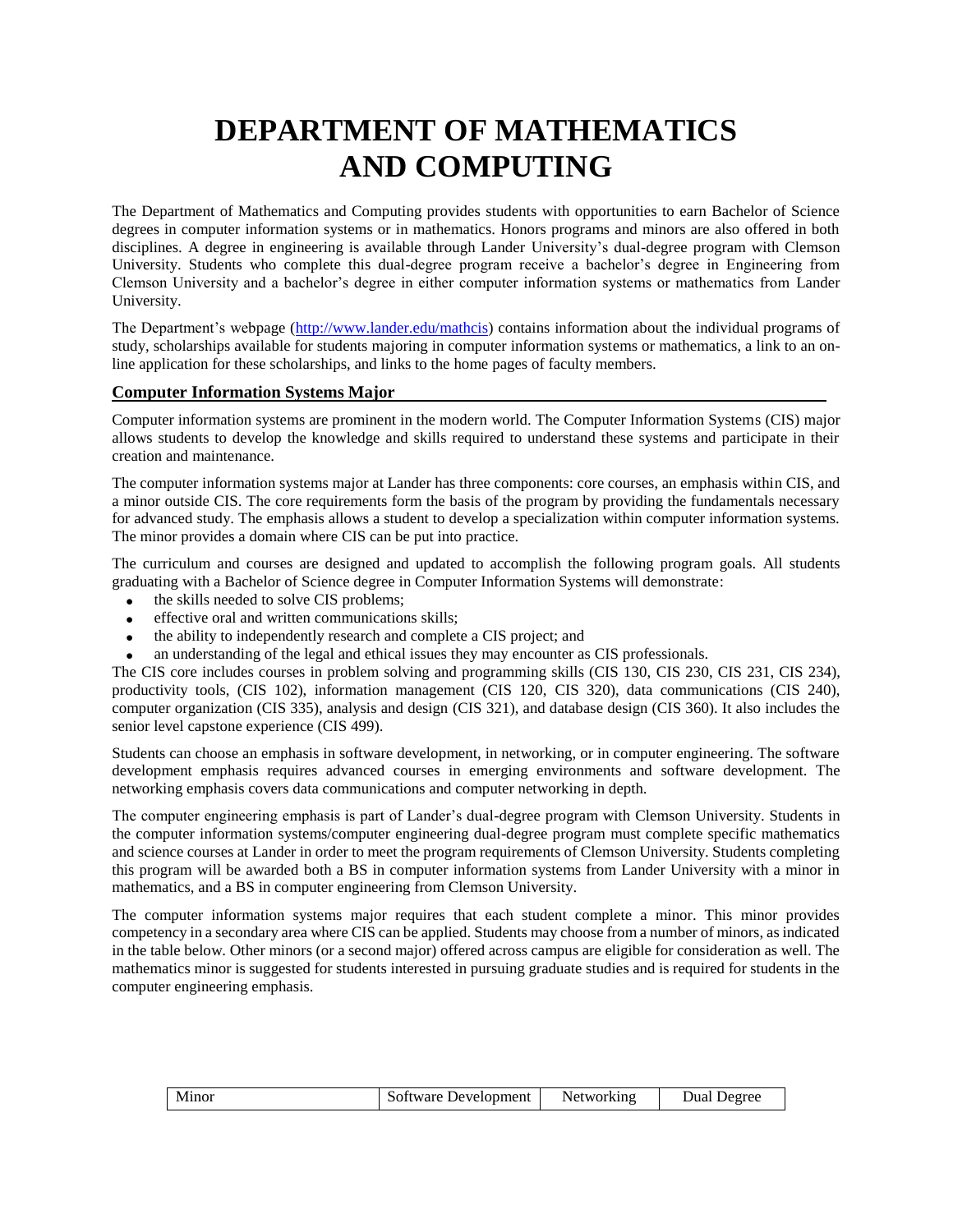| <b>Mathematics</b>            |  |  |
|-------------------------------|--|--|
| <b>Business</b>               |  |  |
| <b>Health Care Management</b> |  |  |
| Sociology                     |  |  |
| Psychology                    |  |  |
| <b>Political Science</b>      |  |  |
| Electronic Art                |  |  |
| Music                         |  |  |
| Cybersecurity                 |  |  |

In order to complete a computer information systems degree program in a timely fashion, students should complete the problem solving and programming skills sequence (CIS 130, CIS 230, CIS 231), along with CIS 102 and CIS 120, by the end of their third or fourth semester.

A grade of "C" or better is required in all computer information systems courses applied to the major, with the following exception: a grade of "D" will be allowed in at most one CIS course at the 300- or 400-level. Courses in oral and/or written communication skills (SPCH 101 and ENGL 275) are strongly encouraged.

All students pursuing a degree in computer information systems are required to participate in program assessment activities and an exit interview with the computer information systems faculty during their final year at Lander University.

The program requirements for the CIS major and the dual-degree program are articulated on the individual program worksheets. A successful graduate in the computer information systems major will have competency in the following areas:

- *Information System Principles*. This includes systems theory and concepts, information systems in organizations, decision support systems, and evaluation of systems performance.
- *Programming Principles*. This includes problem solving, algorithm development, and application programming using structured and object-oriented approaches that stress abstraction, programming style, two or more highlevel languages, and various software development environments.
- *Data Organization and Management*. This includes data and file structures, access methods, algorithm design and analysis, and relational database organization and design.
- *Computer Organization*. This includes logical organization of computers, levels of abstraction, machine and assembly languages, data representation and addressing, and memory management.
- *Data Communications and Networking*. This includes networking and telecommunications concepts and standards, distributed computing, networked information technologies, protocols, and e-commerce.
- *System Development Methodology*. This includes requirements specifications, analysis, design, implementation, and testing. Also, software tools, system prototyping, robustness of systems, documentation, efficiency, ethics, human-computer interaction, and software development in a team environment.
- *Information Systems Applications*. Each student will have demonstrated competency in an approved application area through completion of a minor or second major in that area.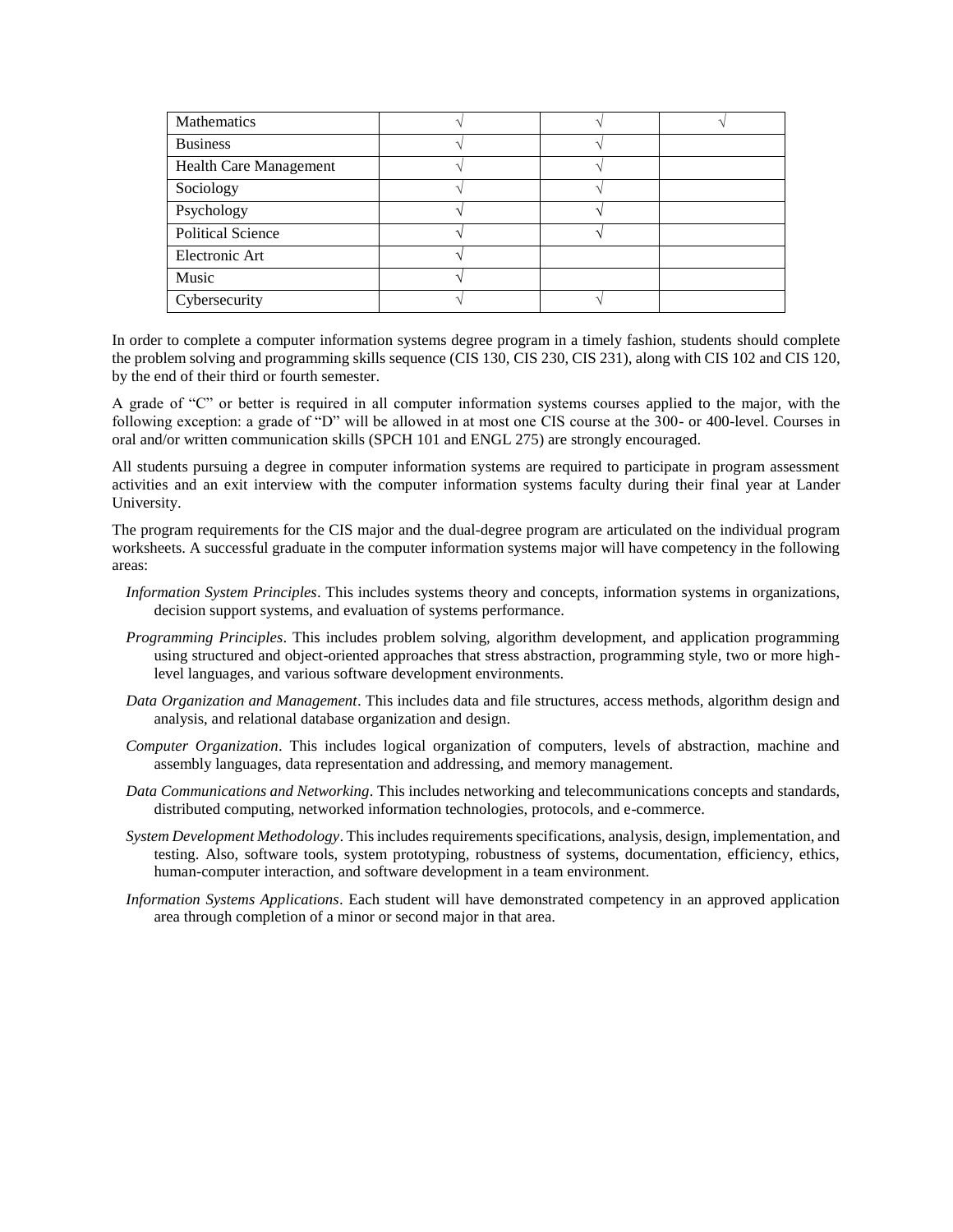| Every Fall<br><b>CIS 102</b><br><b>CIS 130</b><br><b>CIS 230</b><br><b>CIS 231</b><br>CIS 243<br><b>CIS 344</b> | <b>Every Spring</b><br><b>CIS 120</b><br><b>CIS 130</b><br><b>CIS 140</b><br><b>CIS 230</b><br>CIS 234<br><b>CIS 240</b><br>CIS 260<br>CIS 343<br><b>CIS 499</b><br><b>MATH 125</b> |
|-----------------------------------------------------------------------------------------------------------------|-------------------------------------------------------------------------------------------------------------------------------------------------------------------------------------|
| Even Year Fall<br>CIS 250<br>CIS 300<br>CIS 321<br>CIS 340                                                      | <b>Odd Year Spring</b><br>CIS 360<br>CIS 440<br><b>CIS 498</b><br><b>MATH 200</b><br><b>PHYS 203</b>                                                                                |
| <b>Odd Year Fall</b><br>CIS 202<br>CIS 335<br><b>CIS 341</b>                                                    | <b>Even Year Spring</b><br><b>CIS 320</b><br>CIS 330                                                                                                                                |

The following courses will be offered as indicated. (NOTE: PHYS 203 is offered in the Department of Physical Sciences.)

### **Computer Information Systems Honors Program**

Students majoring in computer information systems may earn a "BS Degree with Honors" in computer information systems. To qualify, a student must:

- 1. Complete the following courses: MATH 141, MATH 142, MATH 325, CIS 330, CIS 498, and any two of CIS 340, CIS 341, or CIS 440.
- 2. Complete six credit hours of a foreign language. This foreign language may not be English or the student's native language.
- 3. Submit a research proposal by January 15 of the junior year. The proposal must be approved by a majority of the computer information systems faculty and result in a finished product of sufficient quality to:
	- a) Receive three hours of credit (CIS 390), and
	- b) Be accepted for publication or presented at a meeting of a computing society such as the Association for Computing Machinery; or be presented as a seminar to faculty, students, and guests.
- 4. Graduate with a BS degree in computer information systems with a grade point average of 3.5 in both overall coursework and in computer information systems coursework.

### **Engineering Dual-Degree Program**

Students who wish to combine study in mathematics or computer information systems with a liberal arts program with further study in an engineering discipline may do so under the Lander University-Clemson University Engineering Dual-Degree Program. A student who completes this program of study will benefit from the experience of dividing their academic career between the liberal arts environment of a small university campus and the engineering climate of a large, technically-oriented university. This unique combination of study on two differently oriented campuses provides students with excellent engineering training strongly complemented by study in the humanities and social sciences.

This program can be applied to the following engineering disciplines at Clemson: biosystems and materials, ceramic, civil, computer, electrical, industrial, and mechanical. Computer engineering at Clemson may be combined with either a mathematics or a computer information systems major at Lander. The other engineering disciplines are coupled with a mathematics major at Lander.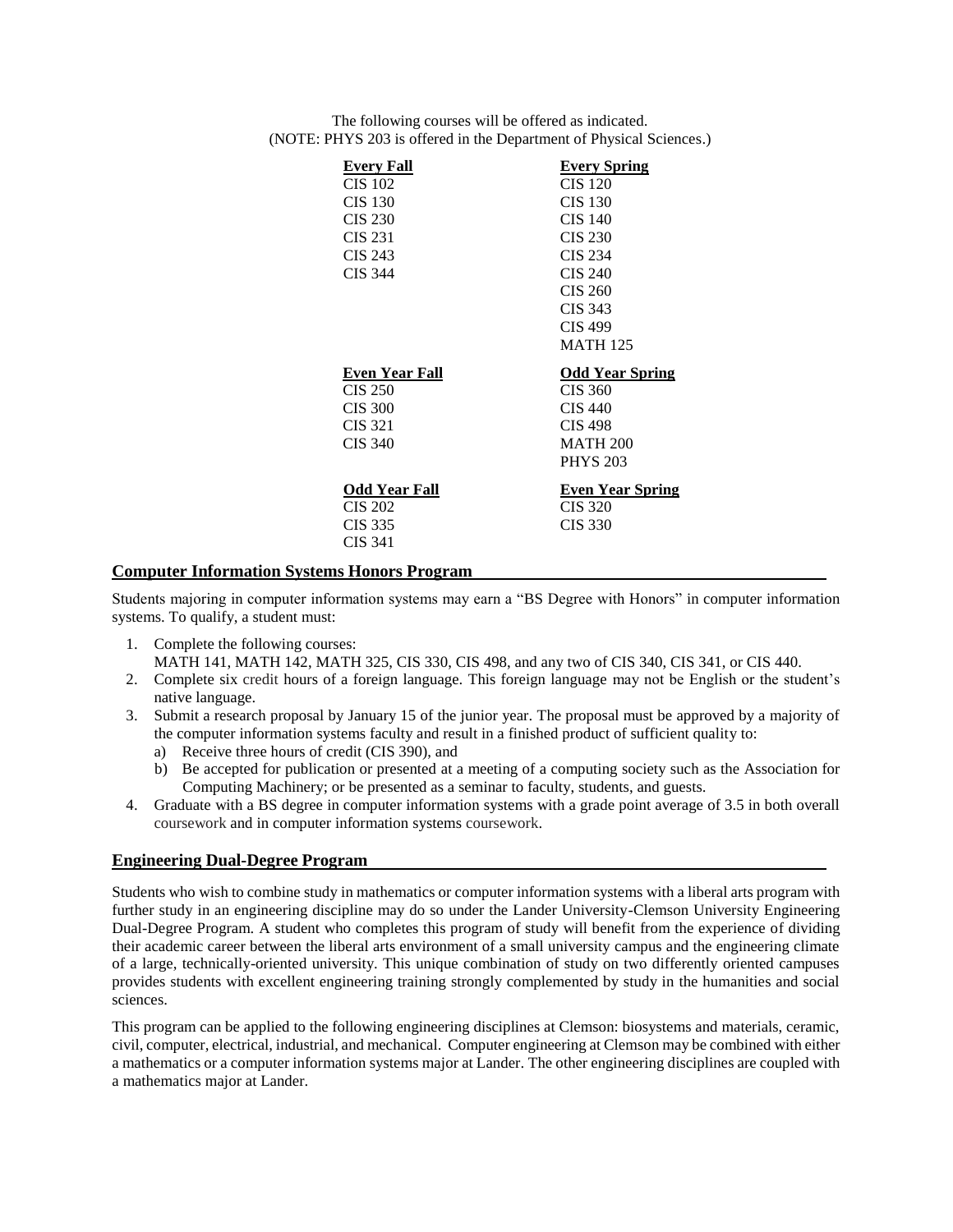Students apply for admission to Clemson during their third academic year at Lander University. Acceptance into the Clemson engineering program is at the discretion of that university. Clemson recommends that prospective students enroll in a summer school session at Clemson following their sophomore or junior year at Lander.

A grade of "C" or better is required in all courses applied to the dual-degree program and in all courses that must transfer to Clemson University.

Dual-degree engineering majors enter Clemson University at a level competitive with students already at that university. Successful completion of the program will result in the student being awarded a Bachelor of Science degree in Engineering from Clemson University and a Bachelor of Science degree in their major from Lander University.

Students will have competency in the following areas prior to leaving for Clemson University:

#### **A. COMPUTER INFORMATION SYSTEMS/ENGINEERING DUAL DEGREE**

- *Information System Principles*. This includes systems theory and concepts, information systems in organizations, decision support systems, and evaluation of systems performance.
- *Programming Principles*. This includes problem solving, algorithm development, and application programming using structured and object-oriented approaches that stress abstraction, programming style, two or more highlevel languages, and various software development environments.
- *Data Organization and Management*. This includes data and file structures, access methods, algorithm design and analysis, and relational database organization and design.
- *Computer Organization*. This includes logical organization of computers, levels of abstraction, machine and assembly languages, data representation and addressing, and memory management.
- *Data Communications and Networking*. Includes networking and telecommunications concepts and standards, distributed computing, networked information technologies, protocols, and electronic commerce.
- *System Development Methodology*. This includes requirements specifications, analysis, design, implementation, and testing. Also, software tools, system prototyping, robustness of systems, documentation, efficiency, ethics, human-computer interaction, and software development in a team environment.

### **B. MATHEMATICS/ENGINEERING DUAL DEGREE**

*The Foundations of Mathematics*. This includes first and foremost a firm grounding in the major concepts of mathematics needed for continued learning in the field of engineering. Students must learn to analyze a given situation, extract the pertinent facts, and then draw correct conclusions. Specifically included are basic algebraic operations, the elements of set theory, and the fundamentals of logic.

*Advanced Algebra.* This includes knowledge of the basic constructs of linear algebra.

- *Analysis*. This includes both calculus and differential equations. Students must have knowledge of continuity, differentiation, integration, sequences and series, and multivariable calculus. Students must be able to solve the basic differential equations that arise in engineering applications.
- *Probability and Statistics.* This includes the acquisition and analysis of data, probability, discrete and continuous probability distributions, estimation using confidence intervals, tests of hypotheses, and linear regression.

#### **Mathematics Major**

Mathematics is fundamental to both the theoretical and the practical problem-solving components of virtually every field of study. The goal of the mathematics major at Lander University is to provide students with the opportunity and the direction to enjoy the intellectual challenges of mathematics, and to develop the communication skills and the mathematical knowledge necessary to function competently in graduate school and/or in employment. A successful graduate with a mathematics major will have specific competency in:

1. *The Foundations of Mathematics.* This includes first and foremost a firm grounding in the major concepts and applications of mathematics needed for successful continued learning in the field. Students must learn to analyze a given situation, extract the pertinent facts, and then draw correct conclusions. Specifically included are basic algebraic operations, the elements of set theory, and the fundamentals of logic.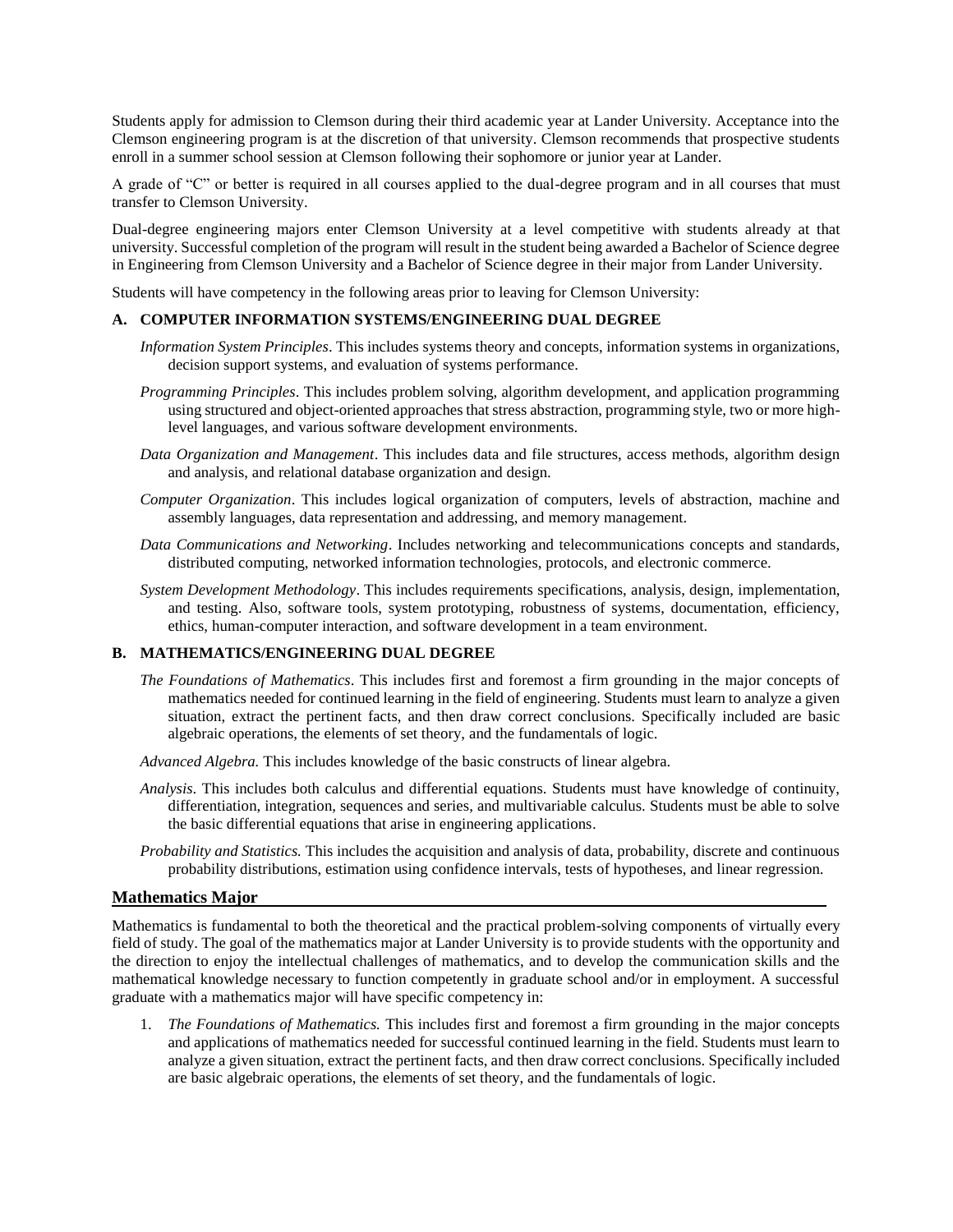- 2. *Advanced Algebra.* This includes the fields of linear and abstract algebra. Specifically, the student must know the basic concepts and applications in these fields, including a basic understanding of groups, rings, fields, and vector spaces.
- 3. *Analysis.* This includes calculus and at least one of the fields of real or complex analysis. Students must know the basic concepts and applications of continuity, differentiation, integration, sequences and series, and multivariable calculus. Additionally, all students will be able to solve the basic differential equations that arise in common applications.
- 4. *Probability and Statistics.* Students must know the basic concepts and applications of acquisition and analysis of data, probability, discrete and continuous probability distributions, estimation using confidence intervals, tests of hypotheses, and linear regression.

The requirements for a degree in mathematics are as follows: twelve hours of calculus (MATH 141, 142, and 241), differential equations (MATH 242), linear algebra (MATH 308), probability and statistics (MATH 311), abstract algebra (MATH 421), real analysis (MATH 431), an introduction to Mathematical Proof (MATH 134), the capstone course (MATH 499), calculus-based physics (PHYS 211), CIS 130, completion of either the abstract algebra or analysis sequence (MATH 422 or MATH 432), nine hours of mathematics content electives at the 300 level or above (except MATH 450 and MATH 451), plus one of the following CIS 230, PHYS 212, MATH 212, or an additional three hours of mathematics content electives at the 300 level or above (except MATH 450 and MATH 451). Students obtaining secondary teacher certification are required to take courses in discrete mathematics, mathematics history, geometry, teaching technologies and teaching methods (MATH 325, MATH 350, MATH 351, MATH 450 and MATH 451, respectively).

A grade of "C" or better is required in all mathematics courses applied to the major with the following exception: a grade of "D" will be allowed in at most one mathematics course provided a GPA of 2.0 is maintained in mathematics courses applied to the major.

During their final year at Lander University, all students seeking a degree in mathematics are required to participate in program assessment activities including an assessment exam in mathematics and an exit interview with the mathematics faculty as part of the capstone course.

### **Mathematics, Secondary Teacher Certification**

### **Students enrolled in Secondary (History, English, Chemistry, Mathematics) or PK-12 (PE, Art, Music):**

### **Initial Level (First Year)**

- 1. Participate in initial Advising and Induction.
- 2. Take PRAXIS Core or exempt with 22 ACT or 1100 SAT score.
- 3. Demonstrate professional behaviors and dispositions\* at all times.
- 4. Maintain a 3.0 GPA in all professional courses; achieve a grade of "B" or higher in each field experience; achieve a grade of "C" or higher in all EDUC, ECED, and SPED courses (see catalog for further details, including each department's GPA requirements within the specific content area).

### **Provisional Level (Second Year)**

- 1. Complete Initial Level requirements.
- 2. Complete a SLED check.
- 3. Demonstrate professional behaviors and dispositions\* at all times.
- 4. Obtain a minimum 2.75 GPA on Lander coursework; maintain a 3.0 GPA in all professional courses; achieve a grade of "B" or higher in each field experience; achieve a grade of "C" or higher in all EDUC, and SPED courses (see catalog for further details, including each department's GPA requirements within the specific content area).
- 5. Pass PRAXIS Core or exempt with 22 ACT or 1100 SAT score.
- 6. Successfully complete an (April) oral interview with Teacher Education faculty.
- 7. Successfully complete other reviews as required by departments in specific content areas.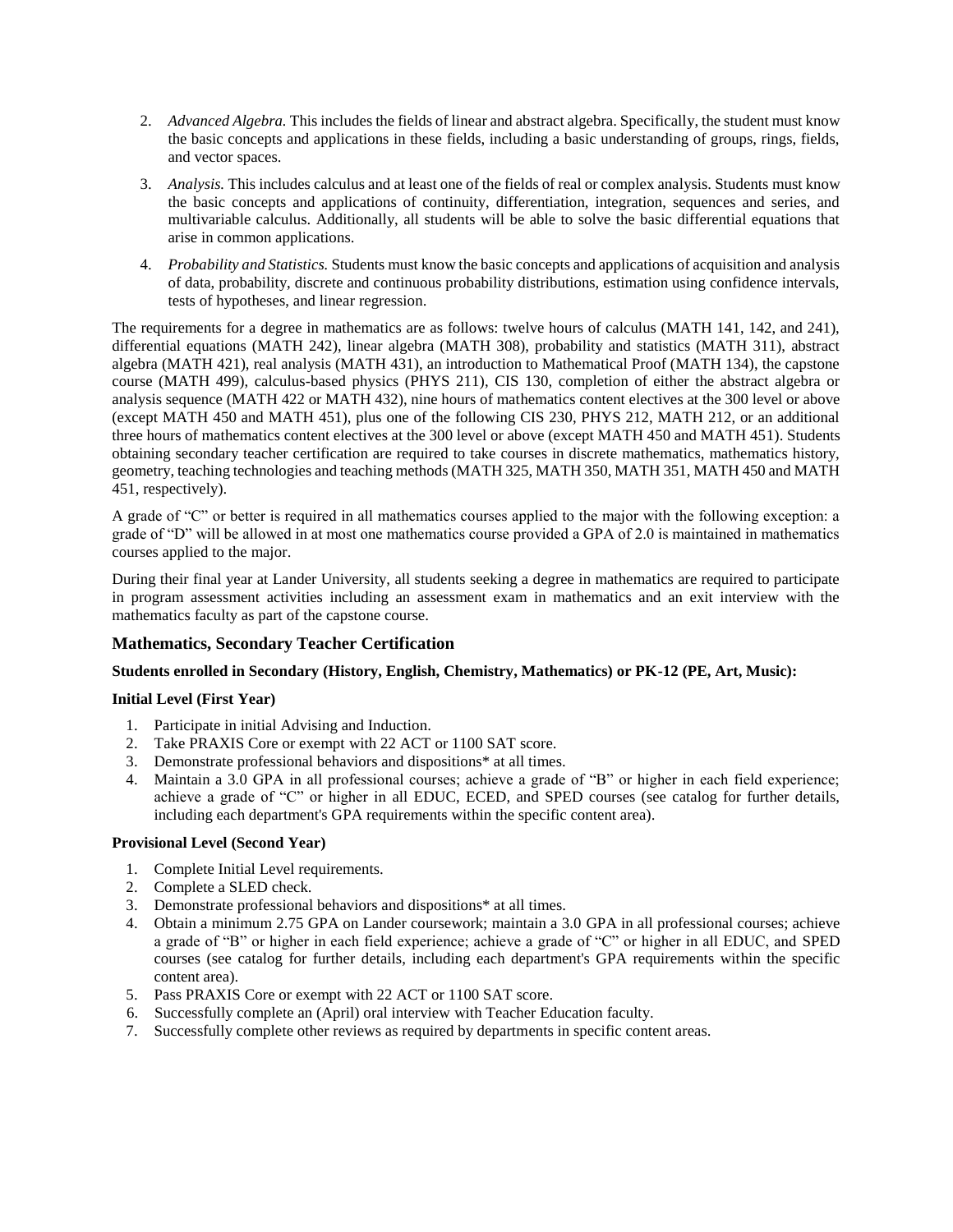### **Formal Level (Third Year)**

- 1. Complete Provisional Level requirements.
- 2. Demonstrate professional behaviors and dispositions\* at all times.
- 3. Obtain a minimum 2.75 GPA on Lander coursework; maintain a 3.0 GPA in all professional courses; achieve a grade of "B" or higher in each field experience; achieve a grade of "C" or higher in all EDUC, and SPED courses (see catalog for further details, including each department's GPA requirements within the specific content area).
- 4. Successfully complete departmental requirements for PRAXIS II.
- 5. Successfully complete other departmental requirements, reviews, projects, or milestones.

### **Candidate Level (Fourth Year)**

- 1. Complete Formal Level requirements.
- 2. Complete FALS requirements before student teaching semester.
- 3. Enter candidacy with formal admission to the teacher education program.
- 4. Demonstrate professional behaviors and dispositions\* at all times.
- 5. Obtain a minimum 2.75 GPA on Lander coursework; maintain a 3.0 GPA in all professional courses; achieve a grade of "B" or higher in each field experience; achieve a grade of "C" or higher in all EDUC, and SPED courses (see catalog for further details, including each department's GPA requirements within the specific content area).
- 6. Successfully complete departmental requirements for PRAXIS II.
- 7. Successfully complete other departmental requirements, reviews, projects, or milestones.

Students not meeting one or more of the requirements will not progress to Candidate Status.

\*In order to ensure the quality of the Teacher Education program, Teacher Candidates who exhibit unacceptable dispositions may be removed from the program. Procedures for candidate removal are outlined within the Department of Teacher Education handbook.

The following mathematics courses will be offered as indicated.

| <b>Every Fall</b>    | <b>Every Spring</b>    |
|----------------------|------------------------|
| <b>MATH 141</b>      | <b>MATH 134</b>        |
| <b>MATH 241</b>      | <b>MATH 141</b>        |
| <b>MATH 308</b>      | <b>MATH 142</b>        |
|                      | <b>MATH 212</b>        |
|                      | <b>MATH 242</b>        |
|                      | <b>MATH 499</b>        |
| Even Year Fall       | <b>Odd Year Spring</b> |
| <b>MATH 300</b>      | <b>MATH 351</b>        |
| <b>MATH 325</b>      | <b>MATH 432</b>        |
| <b>MATH 431</b>      |                        |
| <b>MATH 451</b>      |                        |
| <b>Odd Year Fall</b> | Even Year Spring       |
| <b>MATH 311</b>      | <b>MATH 350</b>        |
| <b>MATH 421</b>      | MATH 422               |
| <b>MATH 450</b>      |                        |
|                      |                        |

### **Mathematics Honors Program**

Students majoring in mathematics may earn a "BS Degree with Honors" in mathematics. To qualify, a student must meet the following conditions:

1. In addition to the normal course requirements for a BS degree in mathematics, the student must complete the following courses:

MATH 432, MATH 422, with a total of 30 credits of coursework in mathematics at the 300-level or above.

2. The student must complete six credit hours of a college level language. This language may not be English or the student's native language.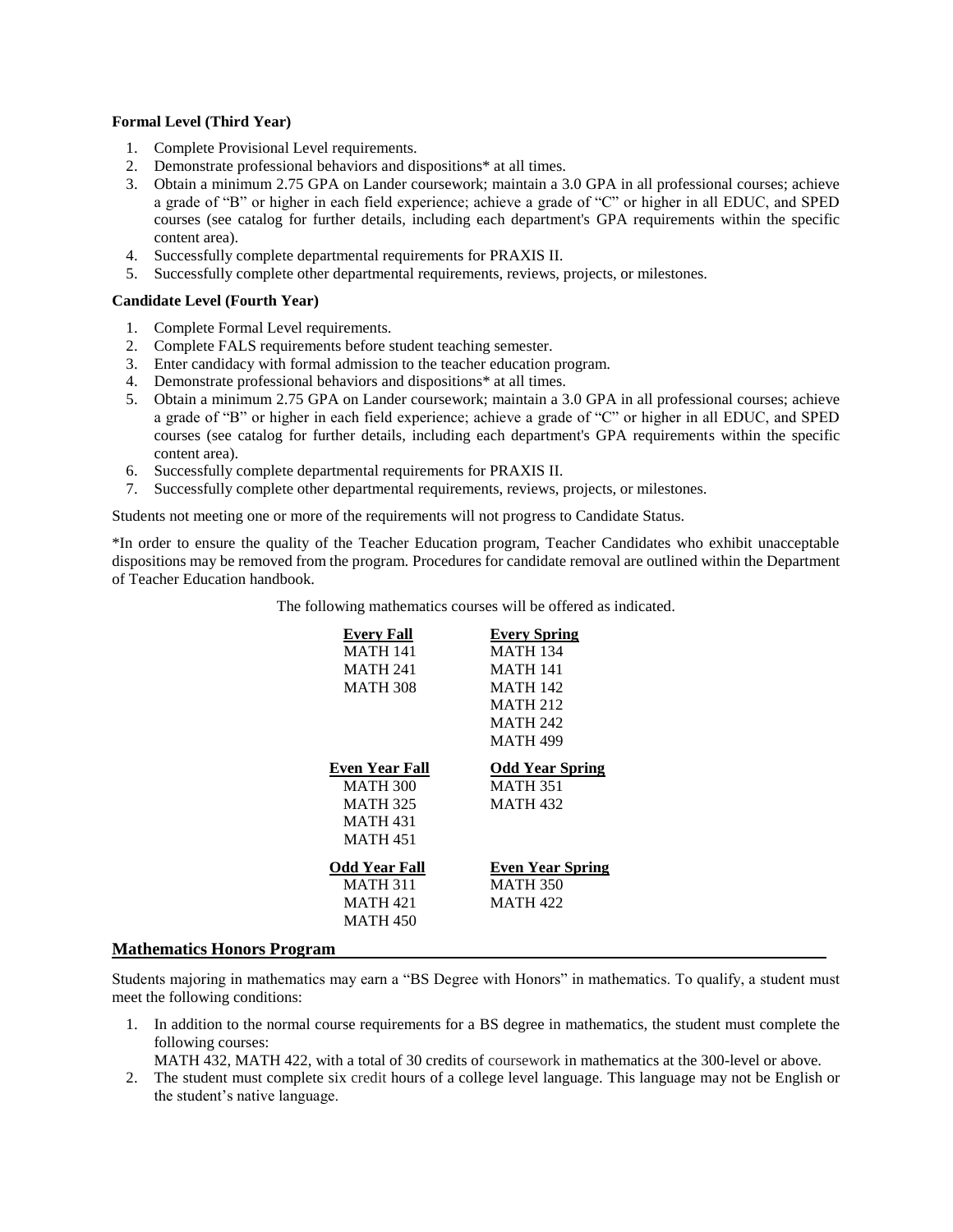- 3. The student must submit a project proposal no later than January 15 of the junior year. The proposal must be approved by a majority of the full-time mathematics faculty and result in a finished product of sufficient quality to:
	- a) Receive a grade of "A" or "B" (MATH 390) and
	- b) Be accepted for publication or presented at a meeting of a mathematical society; or be presented as a seminar to mathematics faculty, students, and guests.
- 4. Upon graduation, the student must have a cumulative GPA of 3.5 or better in both overall coursework and in mathematics coursework.

NOTE: In lieu of requirement 1 above, the student may complete an engineering degree at Clemson University under the engineering/mathematics dual-degree program. The student may then substitute an approved engineering project at Clemson for requirement 3 above.

Special situations may require a deviation from these requirements (such as for students seeking teacher certification in mathematics or those in the engineering program). All deviations must be approved by a majority of the mathematics faculty.

Transfer students who wish to pursue an Honors Program in Mathematics must spend at least four full-time semesters (fall or spring) at Lander University and complete at least 21 credit hours of mathematics courses at Lander University. They must also have an overall GPA of 3.5 on all courses transferred and a GPA of 3.5 on mathematics courses transferred.

### **Minors Offered**

### **Computer Information Systems Minor**

A minor in computer information systems consists of

- CIS 102, CIS 120, CIS 130, CIS 230, CIS 231, CIS 321, and
- one of the following courses: MATH 125, MATH 212, MATH 270, MATH 308, MATH 311, MATH 325.

A grade of "C" or better is required in each course applied to the computer information systems minor.

#### **Cybersecurity Minor**

A minor in cybersecurity consists of

- CIS 130, CIS 140, CIS 240, CIS 243, CIS 260, and
- two of the following courses: CIS 343, CIS 344, CIS 345, CIS 443.

A grade of "C" or better is required in each course applied to the cybersecurity minor.

#### **Information Technology Minor**

A minor in information technology consists of

- a mathematics requirement: MATH 114: Precalculus MATH 121: Mathematical Applications MATH 123: Calculus and its Applications MATH 141: Single Variable Calculus I or MATH 211: Statistical Methods I
- introductory computer applications courses CIS 120: Fundamentals of Information Systems and Information Technology and either CIS 102: Application Software or CIS 202: Computer Applications for Engineers (6 credit hours)
	- (CIS 202 requires completion of MATH 141);
- problem solving and computer programming courses CIS 130: Problem Solving and Programming Methods CIS 230: Computer Programming Principles I
- one computer networks or advanced computer information systems course chosen from the following: CIS 240: Introduction to Data Communications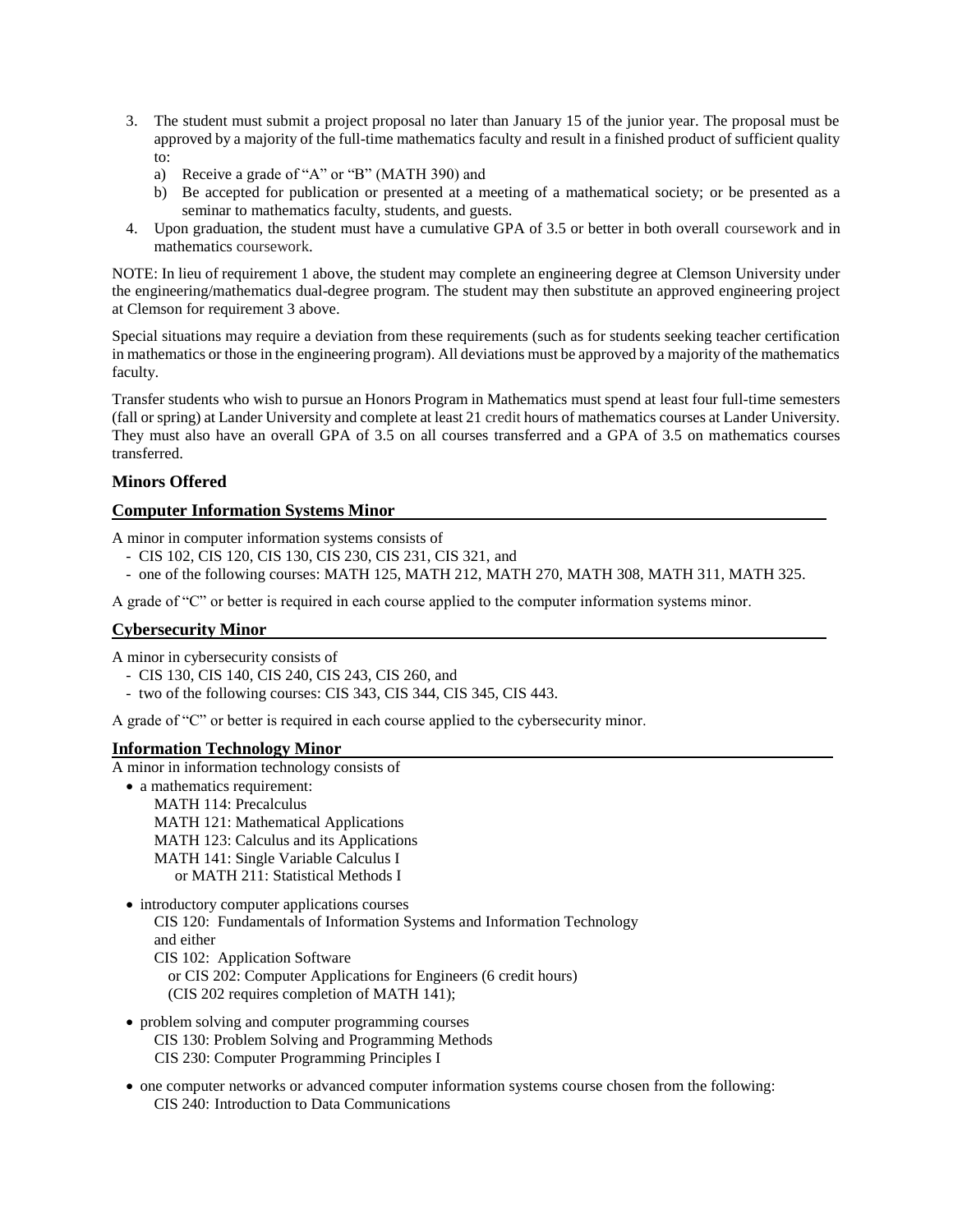CIS 250: Introduction to E-Commerce CIS 320: Information Systems and Practice CIS 321: Analysis and Design CIS 360: Database Design Students must earn a 2.0 GPA in courses in the minor.

### **Mathematics Minor**

A minor in mathematics consists of

- Twelve hours of Calculus (MATH 141, MATH 142, and MATH 241),

- Nine hours from the following: MATH 212, MATH 242 or any three hour 300- or 400-level mathematics content course.

A grade of "C" or better is required in each course applied to the mathematics minor.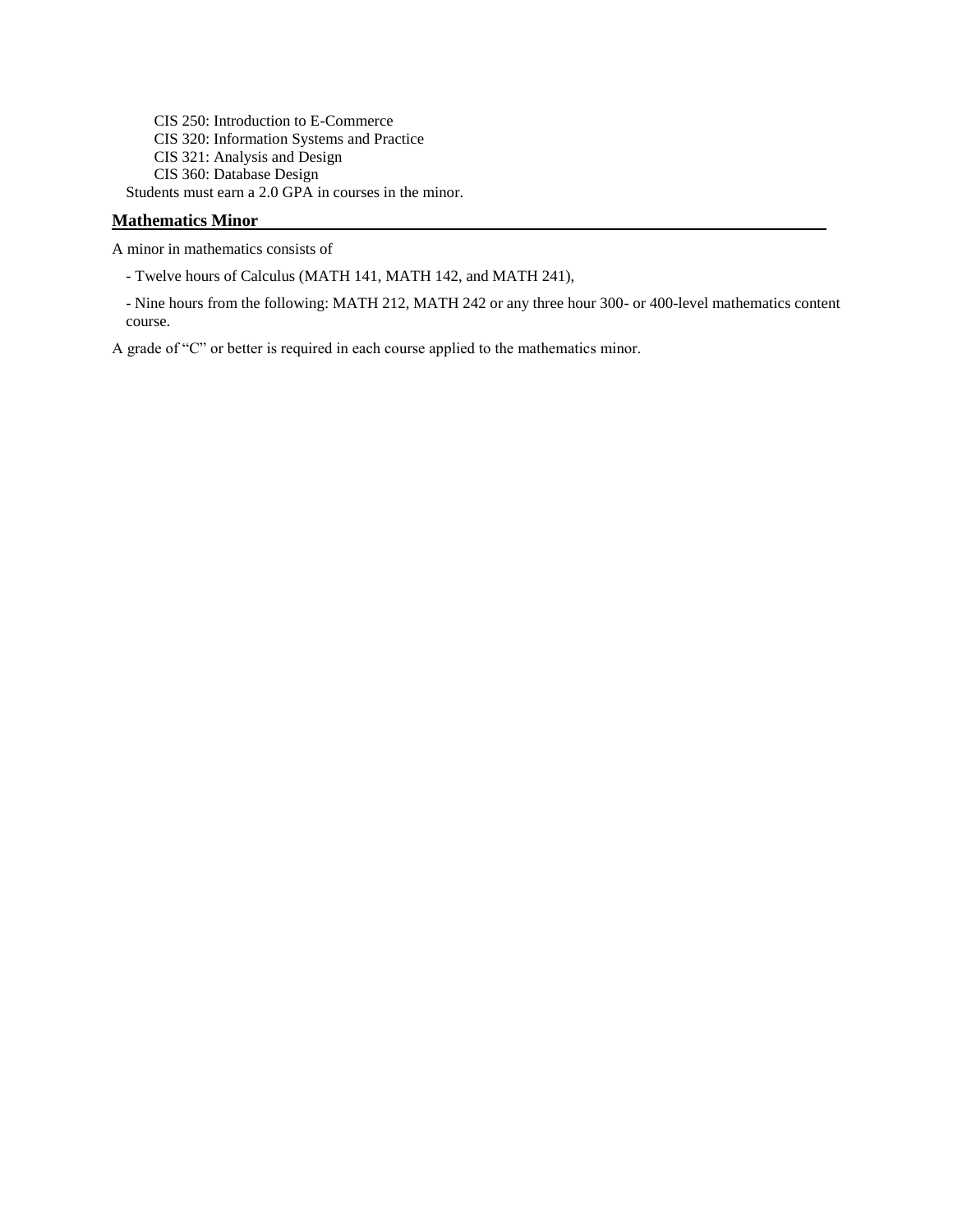### **DEGREE: BACHELOR OF SCIENCE MAJOR: COMPUTER INFORMATION SYSTEMS PROGRAM: DUAL ENGINEERING** Credit Hours **UNIVERSITY REQUIREMENT**  FALS 101: Fine Arts and Lecture Series 0 **GENERAL EDUCATION REQUIREMENTS** (For approved courses, see the General Education: [www.lander.edu/gen-ed.\)](http://www.lander.edu/gen-ed) **A. Core Academic Skills** (9 hours) ENGL 101: Writing and Inquiry I 3 ENGL 102: Writing and Inquiry II 3 MATH 141: Calculus I 4 **B. Humanities and Fine Arts** (6 hours selected from 2 different disciplines) HUMA 285, PHIL 101, PHIL 103, MUSI 101, or THTR 201 3 ENGL 201, ENGL 202, ENGL 204, ENGL 205, ENGL 214, ENGL 221, or ENGL 241  $\overline{3}$ **C. Behavioral and Social Perspectives** (6 hours selected from 2 different disciplines) HIST 101, HIST 102, or POLS 103 3 PSYC 101, SOCI 101, or POLS 103 3 **D. Scientific and Mathematical Reasoning** (7 hours selected from 2 different disciplines, 1 lab science required) CHEM 111: General Chemistry 4 PHYS 211: General Physics I 4 **E. Founding Documents of the United States** 3 HIST 111: United States History to 1877 or POLS 101: American National Government **F. World Cultures** 3 ES 314: Cultural Perspectives of Global Climate Change **G.** LINK 101: Leadership, Involvement, Networking and Knowledge 1 LINK 101 is required of all new transfer students who have earned less than 24 credit hours of college-level work and all first-time freshmen TOTAL GENERAL EDUCATION REQUIREMENTS 37 If all of the General Education requirements are met and/or waived, and the credit hours do not add up to at least 30, the General Education requirements are not complete. If below 30, additional General Education courses from any category must be taken until the total hours add up to at least 30 hours. **MAJOR PROGRAM CORE REQUIREMENTS** CIS 120: Fundamentals of Information Systems and Information Technology 3 CIS 130: Problem Solving and Programming Methods 4 CIS 230: Computer Programming Principles I 4 CIS 231: Computer Programming Principles II 4 CIS 234: Introduction to  $C/C++$  Programming 1

CIS 240: Introduction to Data Communications 3 CIS 320: Information Systems and Practice 3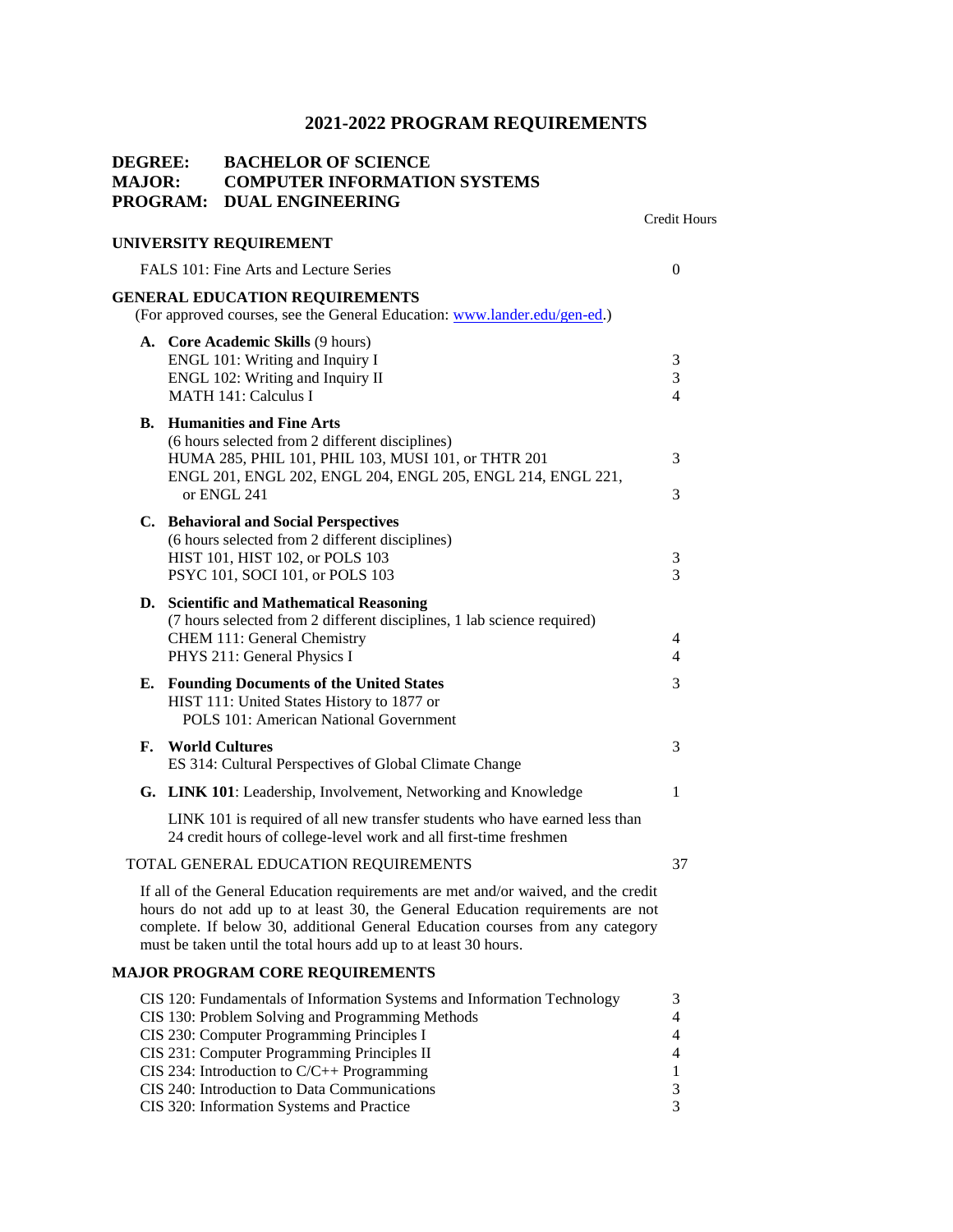| CIS 321: Analysis and Design                                                                                                                                                                                       | 3              |
|--------------------------------------------------------------------------------------------------------------------------------------------------------------------------------------------------------------------|----------------|
| ECE 272: Computer Organization (at Clemson)                                                                                                                                                                        |                |
| Students take EC 272 at Clemson in place of CIS 335: a core requirement at Lander                                                                                                                                  |                |
| CIS 360: Database Design                                                                                                                                                                                           | 3              |
| CIS 499: Project Implementation and Management                                                                                                                                                                     | 3              |
| <b>MAJOR PROGRAM ADDITIONAL REQUIREMENTS</b>                                                                                                                                                                       |                |
| CIS 202: Computer Applications for Engineers                                                                                                                                                                       | 3              |
| MATH 308: Linear Algebra or MATH 325: Discrete Mathematics                                                                                                                                                         | 3              |
| MATH 211: Statistical Methods I or MATH 311: Mathematical Statistics                                                                                                                                               | $\overline{3}$ |
| PHYS 212: General Physics II                                                                                                                                                                                       | 4              |
| <b>REQUIRED MATHEMATICS MINOR</b>                                                                                                                                                                                  |                |
| <b>MATH 142: Calculus II</b>                                                                                                                                                                                       | 4              |
| <b>MATH 241: Calculus III</b>                                                                                                                                                                                      | 4              |
| MATH 242: Differential Equations                                                                                                                                                                                   | 4              |
| Any 300-level or above Mathematics course                                                                                                                                                                          | 3              |
| Any 300-level or above Mathematics course                                                                                                                                                                          |                |
| or MATH 212: Statistical Methods II                                                                                                                                                                                | 3              |
| TOTAL MAJOR PROGRAM REQUIREMENTS                                                                                                                                                                                   | 62             |
| <b>ADDITIONAL ELECTIVES</b>                                                                                                                                                                                        | 21             |
| Students in this program must complete Clemson University requirements for a BS in<br>Computer Engineering. Credits transferred from Clemson complete the required hours<br>for graduation from Lander University. |                |
| <b>TOTAL FOR BS DEGREE</b>                                                                                                                                                                                         | 120            |

Coursework must include at least 30 credit hours earned at 300-level or above, of which 12 credit hours must be in the major.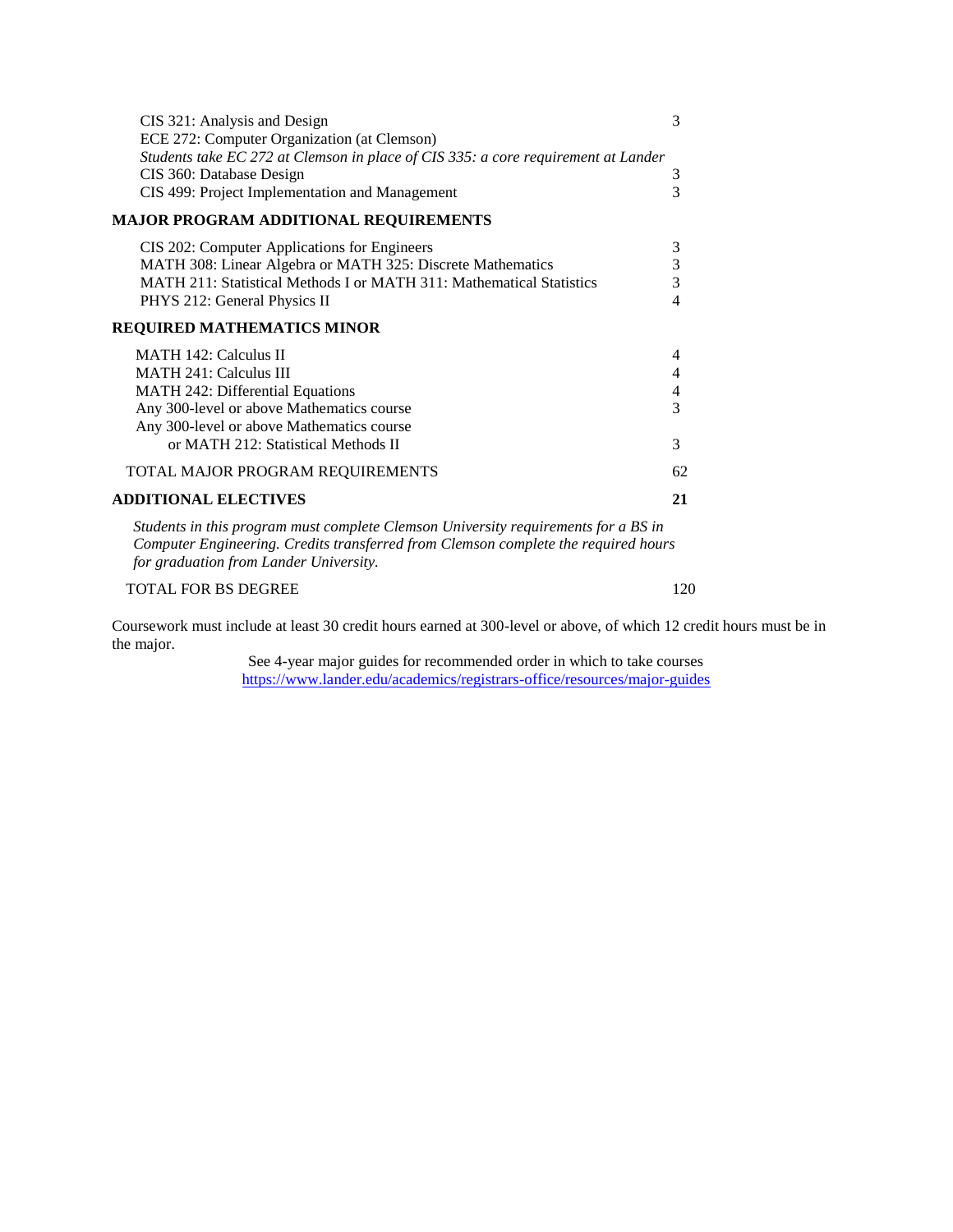| <b>DEGREE:</b><br><b>MAJOR:</b> | <b>EMPHASIS:</b> | <b>BACHELOR OF SCIENCE</b><br><b>COMPUTER INFORMATION SYSTEMS</b><br><b>NETWORKING</b>                                                                                                                                                                                                                                                                                                                                                                                                                                | <b>Credit Hours</b>                                 |
|---------------------------------|------------------|-----------------------------------------------------------------------------------------------------------------------------------------------------------------------------------------------------------------------------------------------------------------------------------------------------------------------------------------------------------------------------------------------------------------------------------------------------------------------------------------------------------------------|-----------------------------------------------------|
|                                 |                  | UNIVERSITY REQUIREMENT                                                                                                                                                                                                                                                                                                                                                                                                                                                                                                |                                                     |
|                                 |                  | FALS 101: Fine Arts and Lecture Series                                                                                                                                                                                                                                                                                                                                                                                                                                                                                | $\theta$                                            |
|                                 |                  | <b>GENERAL EDUCATION REQUIREMENTS</b><br>(For approved courses, see the General Education: www.lander.edu/gen-ed.)                                                                                                                                                                                                                                                                                                                                                                                                    |                                                     |
|                                 |                  | A. Core Academic Skills (9 hours)<br>ENGL 101: Writing and Inquiry I<br>ENGL 102: Writing and Inquiry II<br>Mathematics: Choose one from the following:<br>MATH 121: Mathematical Applications<br>MATH 123: Calculus and its Applications<br><b>MATH 141: Calculus I</b>                                                                                                                                                                                                                                              | 3<br>3<br>$3 - 4$                                   |
|                                 |                  | <b>B.</b> Humanities and Fine Arts<br>(*6 hours selected from 2 different disciplines)                                                                                                                                                                                                                                                                                                                                                                                                                                | 6                                                   |
|                                 |                  | C. Behavioral and Social Perspectives<br>(*6 hours selected from 2 different disciplines)                                                                                                                                                                                                                                                                                                                                                                                                                             | 6                                                   |
|                                 |                  | D. Scientific and Mathematical Reasoning<br>(7 hours selected from 2 different disciplines, 1 lab science required)<br>*MATH 212: Statistical Methods II or MATH 142: Calculus II<br>PHYS 203: Electronics                                                                                                                                                                                                                                                                                                            | $3 - 4$<br>4                                        |
| Е.                              |                  | <b>Founding Documents of the United States</b><br>POLS 101: American National Government or<br>HIST 111: United States History to 1877                                                                                                                                                                                                                                                                                                                                                                                | 3                                                   |
| F.                              |                  | <b>World Cultures</b>                                                                                                                                                                                                                                                                                                                                                                                                                                                                                                 | 3                                                   |
|                                 |                  | G. LINK 101: Leadership, Involvement, Networking and Knowledge                                                                                                                                                                                                                                                                                                                                                                                                                                                        | 1                                                   |
|                                 |                  | LINK 101 is required of all new transfer students who have earned less than<br>24 credit hours of college-level work and all first-time freshmen.                                                                                                                                                                                                                                                                                                                                                                     |                                                     |
|                                 |                  | TOTAL GENERAL EDUCATION REQUIREMENTS                                                                                                                                                                                                                                                                                                                                                                                                                                                                                  | 35                                                  |
|                                 |                  | If all of the General Education requirements are met and/or waived, and the credit<br>hours do not add up to at least 30, the General Education requirements are not<br>complete. If below 30, additional General Education courses from any category<br>must be taken until the total hours add up to at least 30 hours.                                                                                                                                                                                             |                                                     |
|                                 |                  | <b>MAJOR PROGRAM CORE REQUIREMENTS</b>                                                                                                                                                                                                                                                                                                                                                                                                                                                                                |                                                     |
|                                 |                  | CIS 120: Fundamentals of Information Systems and Information Technology<br>CIS 130: Problem Solving and Programming Methods<br>CIS 230: Computer Programming Principles I<br>CIS 231: Computer Programming Principles II<br>CIS 234: Introduction to $C/C++$ Programming<br>CIS 240: Introduction to Data Communications<br>CIS 320: Information Systems and Practice<br>CIS 321: Analysis and Design<br>CIS 335: Computer Organization<br>CIS 360: Database Design<br>CIS 499: Project Implementation and Management | 3<br>4<br>4<br>4<br>1<br>3<br>3<br>3<br>3<br>3<br>3 |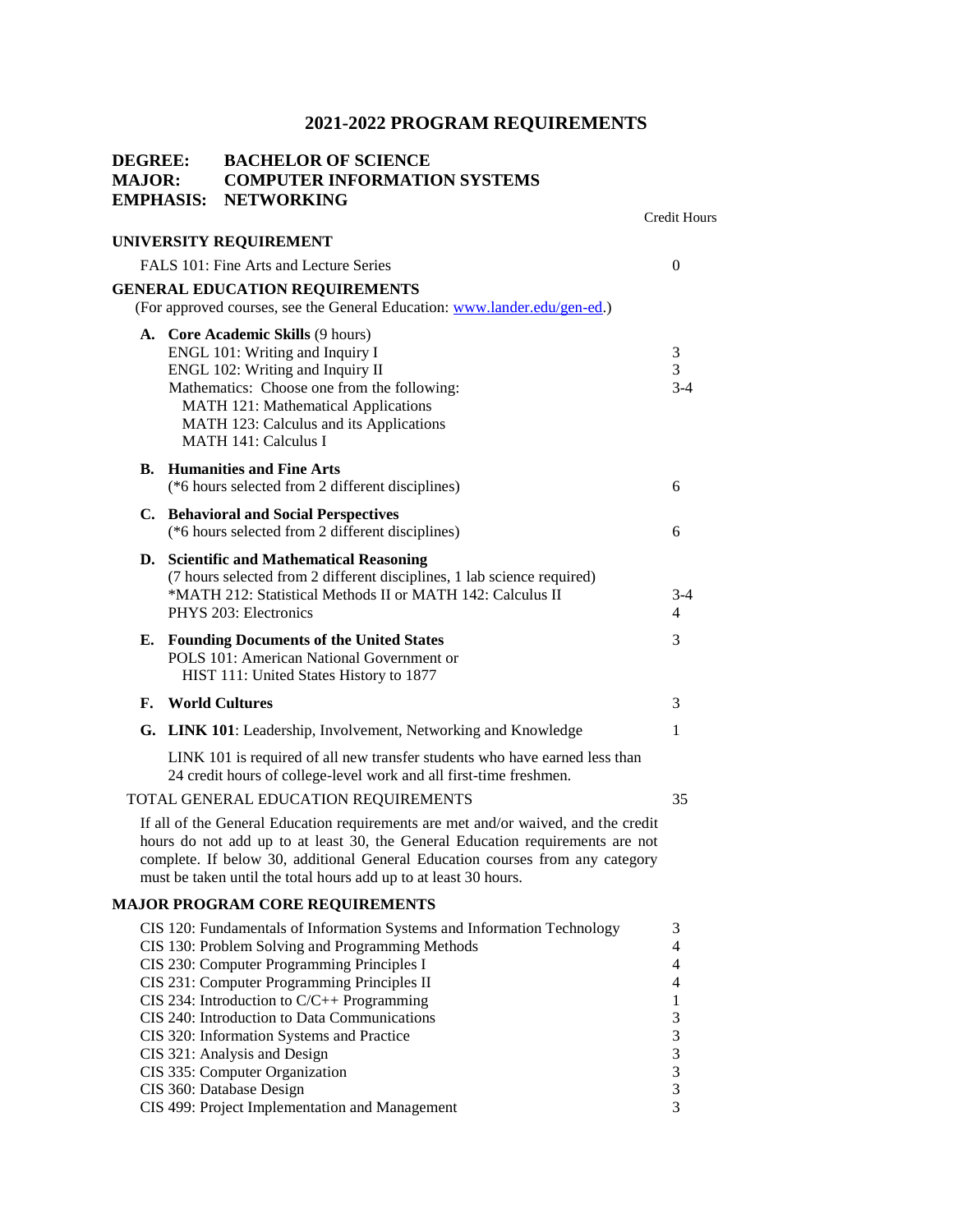### **MAJOR PROGRAM EMPHASIS REQUIREMENTS**

| CIS 102: Application Software or successful completion of exemption exam,                          | $0 - 3$        |
|----------------------------------------------------------------------------------------------------|----------------|
| or CIS 202: Computer Applications for Engineers                                                    |                |
| CIS 250: Introduction to E-Commerce                                                                | 3              |
| CIS 340: Communication Protocols                                                                   | 3              |
| CIS 341: Theory of Data Communications                                                             | 3              |
| CIS 440: Special Topics in Networking and Communication                                            | $\overline{3}$ |
| <b>MAJOR PROGRAM ADDITIONAL REQUIREMENTS</b>                                                       |                |
| *MATH 125: or MATH 325: Discrete Mathematics                                                       | 3              |
| *MATH 211: Statistical Methods I or MATH 311: Mathematical Statistics                              | $\overline{3}$ |
| And one of the following                                                                           | $3-4$          |
| MATH 200: Introduction to Modeling and Simulation                                                  |                |
| <b>MATH 242: Differential Equations</b>                                                            |                |
| <b>MATH 300: Numerical Analysis</b>                                                                |                |
| MATH 308: Linear Algebra                                                                           |                |
| TOTAL MAJOR PROGRAM REQUIREMENTS                                                                   | 55-59          |
| ADDITIONAL ELECTIVES (including required minor*)                                                   | $26 - 30$      |
| Up to 6 hours may need to be at the 300-level or above.<br>The remaining hours may be at any level |                |
| <b>TOTAL FOR BS DEGREE</b>                                                                         | 120            |

\*Select appropriate courses according to the chosen minor. Approved minors are listed in the catalog's description of the major.

Coursework must include at least 30 hours earned in 300 or above level courses, of which 12 hours must be in the major.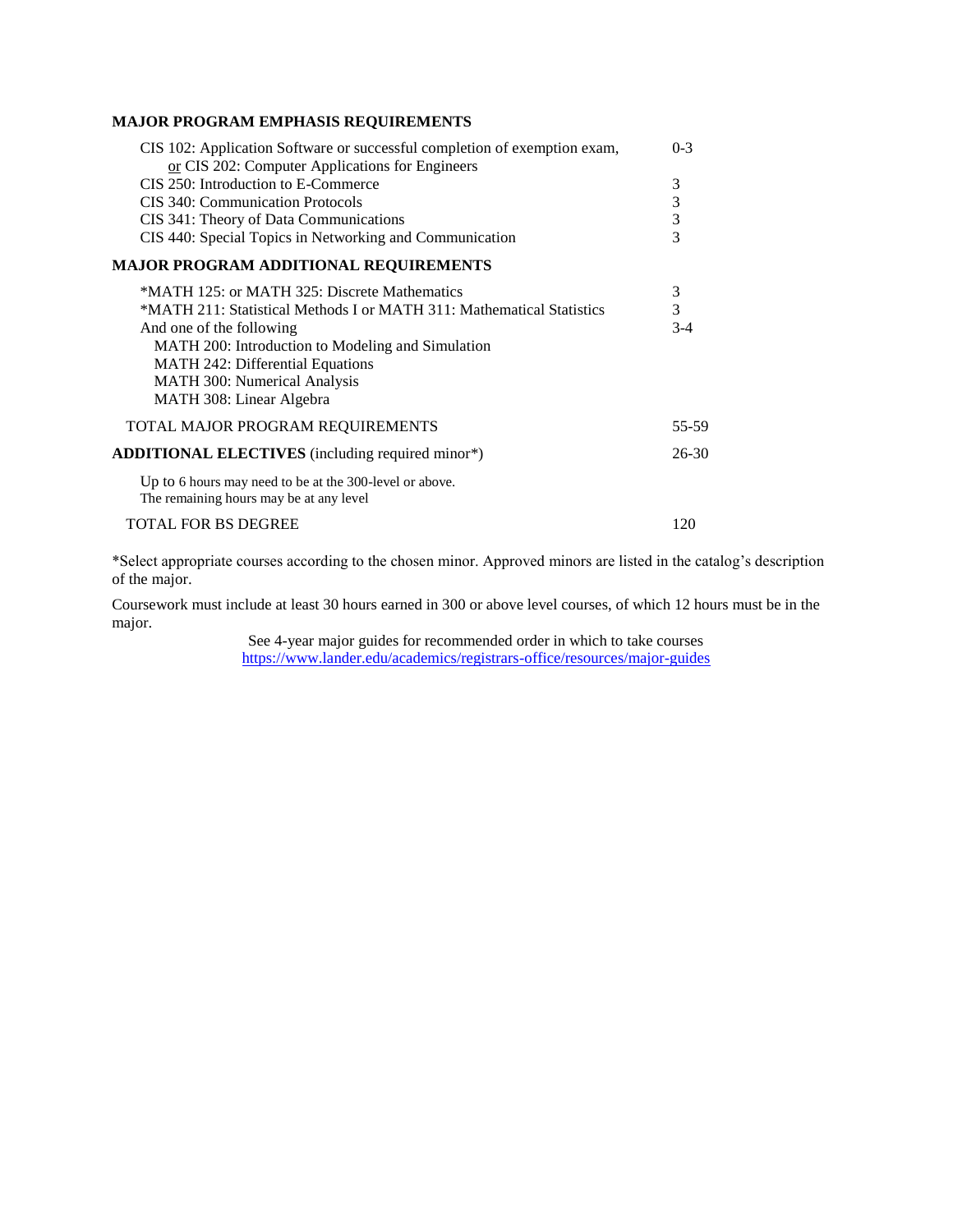| <b>DEGREE:</b><br><b>MAJOR:</b> | EMPHASIS: | <b>BACHELOR OF SCIENCE</b><br><b>COMPUTER INFORMATION SYSTEMS</b><br><b>SOFTWARE DEVELOPMENT</b>                                                                                                                                                                                                                                                                                                                                                                    |                                                           |
|---------------------------------|-----------|---------------------------------------------------------------------------------------------------------------------------------------------------------------------------------------------------------------------------------------------------------------------------------------------------------------------------------------------------------------------------------------------------------------------------------------------------------------------|-----------------------------------------------------------|
|                                 |           | UNIVERSITY REQUIREMENT                                                                                                                                                                                                                                                                                                                                                                                                                                              | Credit Hours                                              |
|                                 |           | FALS 101: Fine Arts and Lecture Series                                                                                                                                                                                                                                                                                                                                                                                                                              | $\overline{0}$                                            |
|                                 |           | <b>GENERAL EDUCATION REQUIREMENTS</b>                                                                                                                                                                                                                                                                                                                                                                                                                               |                                                           |
|                                 |           | (For approved courses, see the General Education: www.lander.edu/gen-ed.)                                                                                                                                                                                                                                                                                                                                                                                           |                                                           |
|                                 |           | A. Core Academic Skills (9 hours)<br>ENGL 101: Writing and Inquiry I<br>ENGL 102: Writing and Inquiry II<br>Mathematics: Choose one from the following:<br>MATH 121: Mathematical Applications<br>MATH 123: Calculus and its Applications<br><b>MATH 141: Calculus I</b>                                                                                                                                                                                            | 3<br>3<br>$3 - 4$                                         |
|                                 |           | <b>B.</b> Humanities and Fine Arts<br>(6 hours selected from 2 different disciplines)                                                                                                                                                                                                                                                                                                                                                                               | 6                                                         |
|                                 |           | C. Behavioral and Social Perspectives<br>(6 hours selected from 2 different disciplines)                                                                                                                                                                                                                                                                                                                                                                            | 6                                                         |
|                                 |           | D. Scientific and Mathematical Reasoning<br>(7 hours selected from 2 different disciplines, 1 lab science required)<br>*MATH 212: Statistical Methods II or MATH 142: Calculus II<br>PHYS 203: Electronics                                                                                                                                                                                                                                                          | 3-4<br>4                                                  |
| Е.                              |           | <b>Founding Documents of the United States</b><br>POLS 101: American National Government or<br>HIST 111: United States History to 1877                                                                                                                                                                                                                                                                                                                              | 3                                                         |
| F.                              |           | <b>World Cultures</b>                                                                                                                                                                                                                                                                                                                                                                                                                                               | 3                                                         |
|                                 |           | G. LINK 101: Leadership, Involvement, Networking and Knowledge                                                                                                                                                                                                                                                                                                                                                                                                      | 1                                                         |
|                                 |           | LINK 101 is required of all new transfer students who have earned less than<br>24 credit hours of college-level work and all first-time freshmen.                                                                                                                                                                                                                                                                                                                   |                                                           |
|                                 |           | TOTAL GENERAL EDUCATION REQUIREMENTS                                                                                                                                                                                                                                                                                                                                                                                                                                | 35                                                        |
|                                 |           | If all of the General Education requirements are met and/or waived, and the credit<br>hours do not add up to at least 30, the General Education requirements are not<br>complete. If below 30, additional General Education courses from any category<br>must be taken until the total hours add up to at least 30 hours.                                                                                                                                           |                                                           |
|                                 |           | <b>MAJOR PROGRAM CORE REQUIREMENTS</b>                                                                                                                                                                                                                                                                                                                                                                                                                              |                                                           |
|                                 |           | CIS 120: Fundamentals of Information Systems and Information Technology<br>CIS 130: Problem Solving and Programming Methods<br>CIS 230: Computer Programming Principles I<br>CIS 231: Computer Programming Principles II<br>CIS 234: Introduction to $C/C++$ Programming<br>CIS 240: Introduction to Data Communications<br>CIS 320: Information Systems and Practice<br>CIS 321: Analysis and Design<br>CIS 335: Computer Organization<br>CIS 360: Database Design | 3<br>4<br>4<br>4<br>$\mathbf{1}$<br>3<br>3<br>3<br>3<br>3 |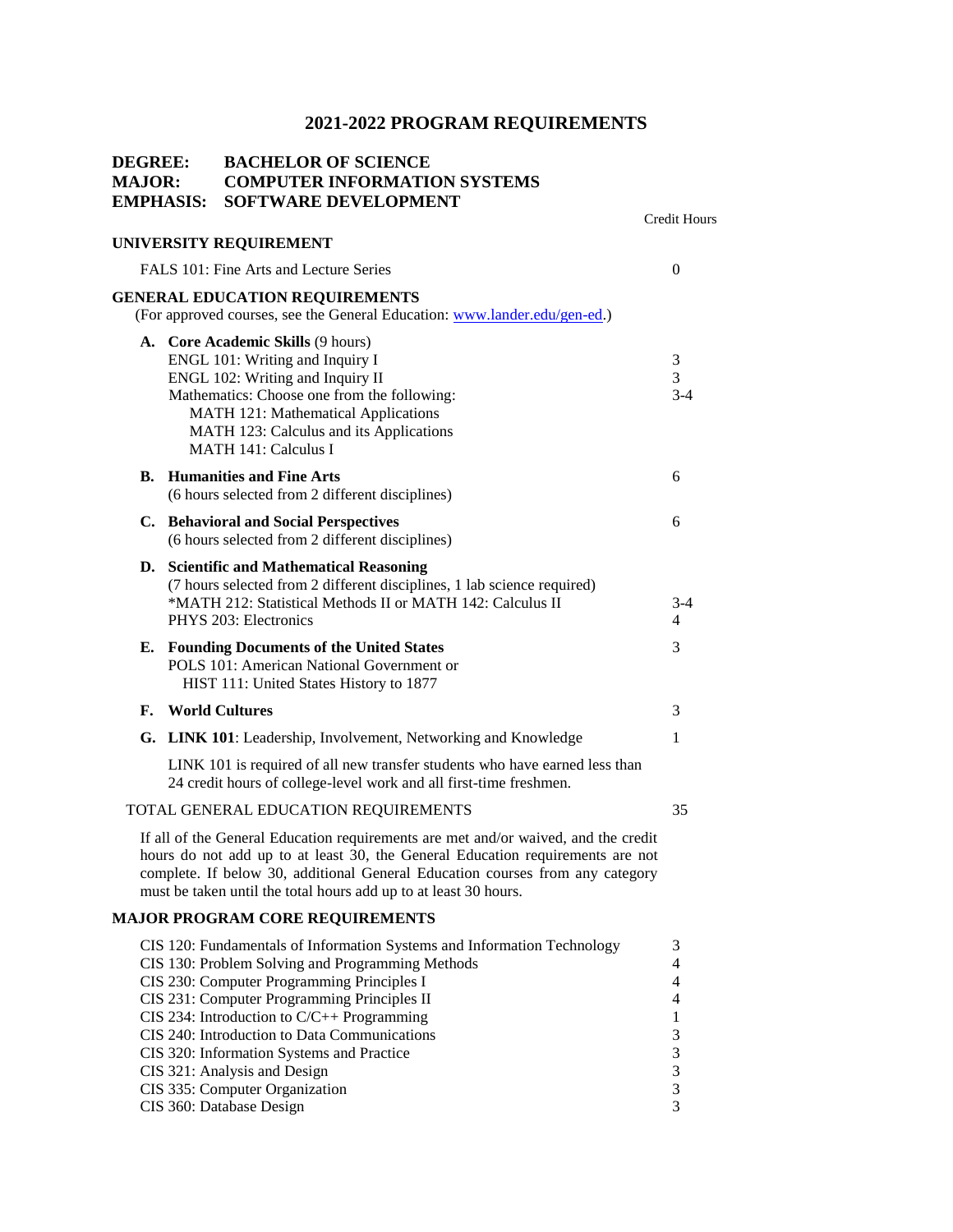| CIS 499: Project Implementation and Management                                                                               | 3              |
|------------------------------------------------------------------------------------------------------------------------------|----------------|
| <b>MAJOR PROGRAM EMPHASIS REQUIREMENTS</b>                                                                                   |                |
| CIS 102: Application Software or successful completion of exemption exam,<br>or CIS 202: Computer Applications for Engineers | $0 - 3$        |
| CIS 250: Introduction to E-Commerce                                                                                          | 3              |
| CIS 330: Software Development: Fundamentals and Techniques                                                                   | $\mathfrak{Z}$ |
| CIS 498: Design and Implementation in Emerging Environments                                                                  | 3              |
| <b>MAJOR PROGRAM ADDITIONAL REQUIREMENTS</b>                                                                                 |                |
| *MATH 125: or MATH 325: Discrete Mathematics                                                                                 | 3              |
| *MATH 211: Statistical Methods I or MATH 311: Mathematical Statistics                                                        | 3              |
| *And one of the following                                                                                                    | $3-4$          |
| MATH 200: Introduction to Modeling and Simulation                                                                            |                |
| MATH 242: Differential Equations                                                                                             |                |
| MATH 300: Numerical Analysis                                                                                                 |                |
| MATH 308: Linear Algebra                                                                                                     |                |
| TOTAL MAJOR PROGRAM REQUIREMENTS                                                                                             | 52-56          |
| <b>ADDITIONAL ELECTIVES (including required minor*)</b>                                                                      | 29-33          |
| Up to 9 credit hours may need to be 300-level or above.<br>The remaining hours may be at any level.                          |                |
| <b>TOTAL FOR BS DEGREE</b>                                                                                                   | 120            |

\*Select appropriate courses according to the chosen minor. Approved minors are listed in the catalog's description of the major.

Coursework must include at least 30 credit hours earned at 300-level or above, of which 12 credit hours must be in the major.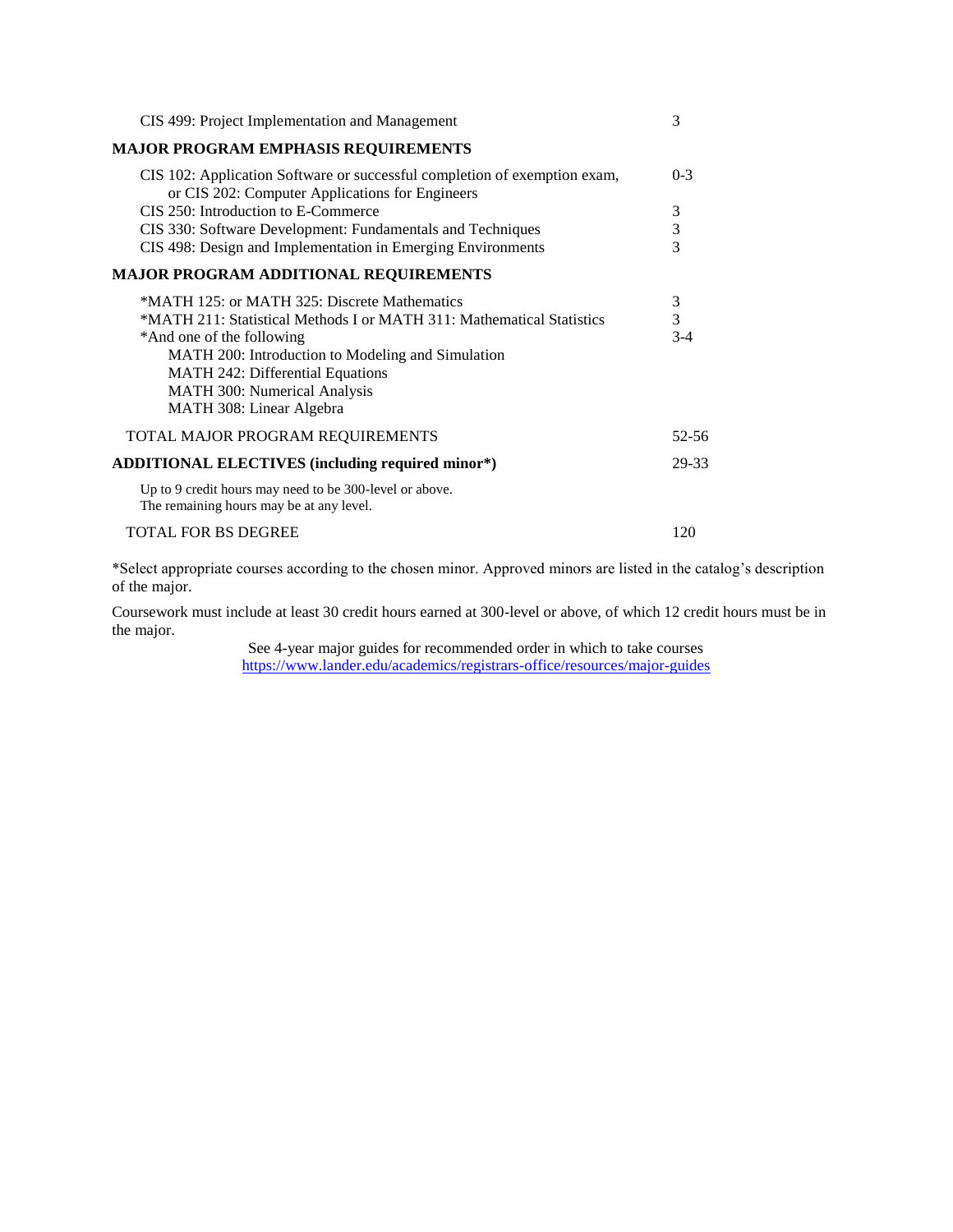|    | <b>MAJOR:</b>         | <b>DEGREE: BACHELOR OF SCIENCE</b><br><b>CYBERSECURITY</b><br><b>EMPHASIS: COMPUTER INFORMATION SYSTEMS</b>                                                                                                                                                                                                                                                                                                                                                |                                                                                      |
|----|-----------------------|------------------------------------------------------------------------------------------------------------------------------------------------------------------------------------------------------------------------------------------------------------------------------------------------------------------------------------------------------------------------------------------------------------------------------------------------------------|--------------------------------------------------------------------------------------|
|    |                       | UNIVERSITY REQUIREMENT                                                                                                                                                                                                                                                                                                                                                                                                                                     | <b>Credit Hours</b>                                                                  |
|    |                       | FALS 101: Fine Arts and Lecture Series                                                                                                                                                                                                                                                                                                                                                                                                                     | $\theta$                                                                             |
|    |                       | <b>GENERAL EDUCATION REQUIREMENTS</b><br>(For approved courses, see the General Education: www.lander.edu/gen-ed.)                                                                                                                                                                                                                                                                                                                                         |                                                                                      |
|    |                       | A. Core Academic Skills<br>ENGL 101: Writing and Inquiry I<br>ENGL 102: Writing and Inquiry II<br>Mathematics One of the following:<br>MATH 121: Mathematical Applications<br>MATH 123: Calculus and its Applications<br><b>MATH 141: Calculus I</b>                                                                                                                                                                                                       | 3<br>3<br>$3 - 4$                                                                    |
|    |                       | <b>B.</b> Humanities and Fine Arts<br>(6 hours selected from 2 different disciplines)                                                                                                                                                                                                                                                                                                                                                                      | 6                                                                                    |
|    |                       | C. Behavioral and Social Perspectives<br>(*6 hours selected from 2 different disciplines)<br>(Recommended courses: SOC 101 or PSYC 101)                                                                                                                                                                                                                                                                                                                    | 6                                                                                    |
|    |                       | D. Scientific and Mathematical Reasoning<br>(7 hours selected from 2 different disciplines, 1 lab science required)<br><b>MATH 212: Statistical Methods II</b><br><b>Laboratory Science</b>                                                                                                                                                                                                                                                                | 3<br>$\overline{4}$                                                                  |
| F. | <b>World Cultures</b> | <b>E.</b> Founding Documents of the United States<br>POLS 101: American National Government or<br>HIST 111: United States History to 1877                                                                                                                                                                                                                                                                                                                  | 3<br>3                                                                               |
|    |                       | G. LINK 101: Leadership, Involvement, Networking and Knowledge                                                                                                                                                                                                                                                                                                                                                                                             | 1                                                                                    |
|    |                       | LINK 101 is required of all new transfer students who have earned less than<br>24 credit hours of college-level work and all first-time freshmen.                                                                                                                                                                                                                                                                                                          |                                                                                      |
|    |                       | TOTAL GENERAL EDUCATION REQUIREMENTS                                                                                                                                                                                                                                                                                                                                                                                                                       | $35 - 36$                                                                            |
|    |                       | If all of the General Education requirements are met and/or waived, and the credit<br>hours do not add up to at least 30, the General Education requirements are not<br>complete. If below 30, additional General Education courses from any category<br>must be taken until the total hours add up to at least 30 hours.                                                                                                                                  |                                                                                      |
|    |                       | <b>MAJOR PROGRAM CORE REQUIREMENTS</b>                                                                                                                                                                                                                                                                                                                                                                                                                     |                                                                                      |
|    |                       | CIS 102: Application Software or successful completion of exemption exam,<br>CIS 120: Fundamentals of Information Systems and Information Technology<br>CIS 130: Problem Solving and Programming Methods<br>CIS 140: Networking Lab<br>CIS 230: Computer Programming Principles I<br>CIS 240: Introduction to Data Communications<br>CIS 243: Fundamentals of Cyber Security<br>CIS 260: Network and Systems Administration<br>CIS 343: Computer Forensics | $0 - 3$<br>3<br>$\overline{4}$<br>1<br>4<br>3<br>$\mathfrak{Z}$<br>$\mathbf{1}$<br>3 |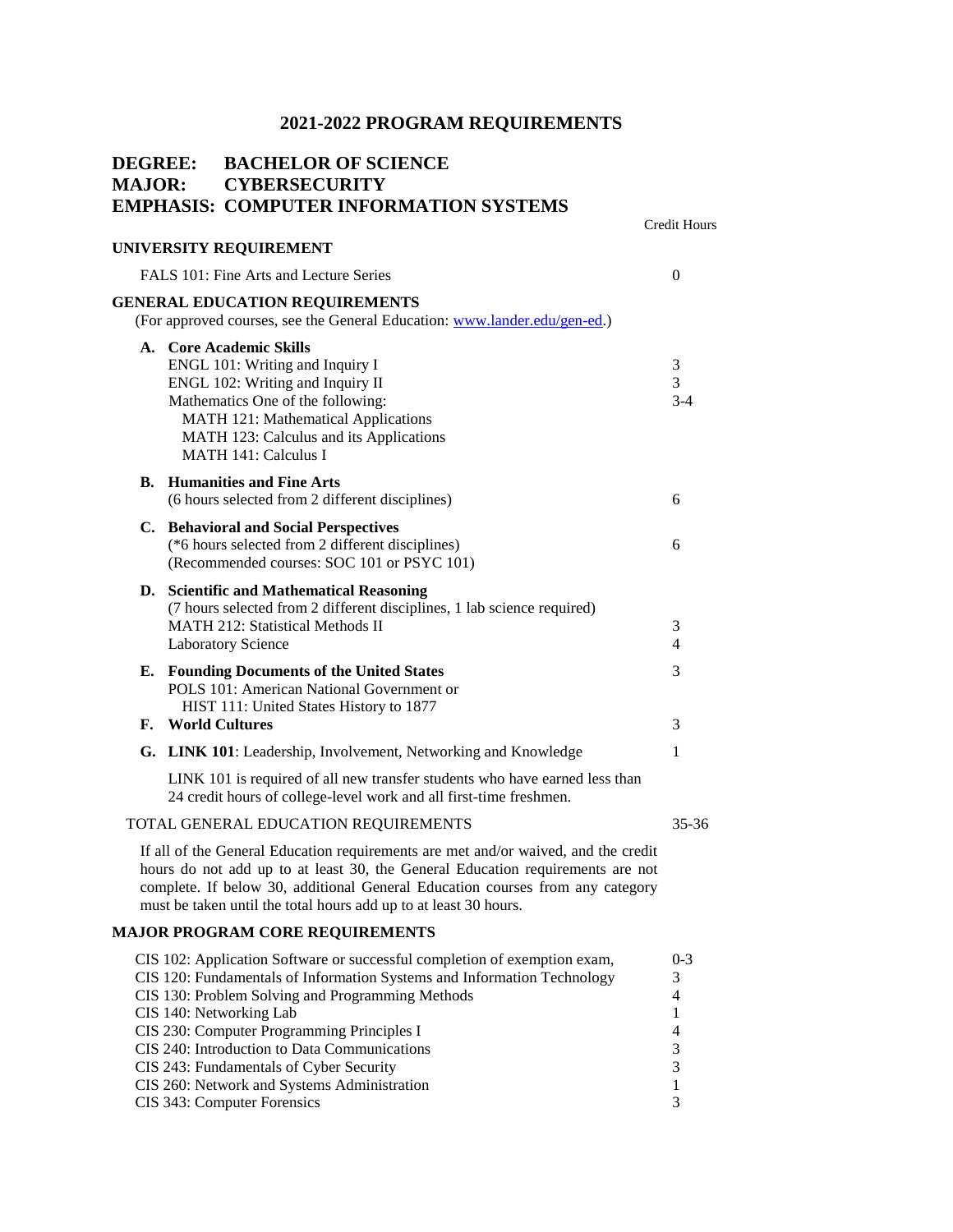| CIS 344: Network Security and Forensics<br>CIS 345: Introduction to Cryptography                                   | 3<br>3         |  |
|--------------------------------------------------------------------------------------------------------------------|----------------|--|
| CIS 346: Cybersecurity Planning and Management                                                                     | $\mathfrak{Z}$ |  |
| CIS 360: Database Design                                                                                           | $\mathfrak{Z}$ |  |
| CIS 449: Cybersecurity Capstone                                                                                    | $\overline{3}$ |  |
| <b>MAJOR PROGRAM EMPHASIS REQUIREMENTS</b>                                                                         |                |  |
| CIS 231: Computer Programming Principles II                                                                        | 4              |  |
| CIS 320: Information Systems and Practice                                                                          | $\mathfrak{Z}$ |  |
| CIS 341: Theory of Data Communications                                                                             | 3              |  |
| <b>MAJOR PROGRAM ADDITIONAL REQUIREMENTS</b>                                                                       |                |  |
| MATH 125: or MATH 325: Discrete Mathematics                                                                        | 3              |  |
| MATH 211: Statistical Methods I or MATH 311: Mathematical Statistics                                               | 3              |  |
| Choose one of the following:                                                                                       | $3-4$          |  |
| MATH 200: Introduction to Modeling and Simulation                                                                  |                |  |
| <b>MATH 242: Differential Equations</b>                                                                            |                |  |
| MATH 300: Numerical Analysis                                                                                       |                |  |
| MATH 308: Linear Algebra                                                                                           |                |  |
| TOTAL MAJOR PROGRAM REQUIREMENTS                                                                                   | 56-60          |  |
| <b>ADDITIONAL ELECTIVES</b>                                                                                        | 24-29          |  |
| Up to 6 credit hours may need to be 300-level or above.<br>The remaining hours may be at any level.                |                |  |
| <b>TOTAL FOR BS DEGREE</b>                                                                                         | 120            |  |
| Coursework must include at least 30 credit hours earned at 300-level or above, of which 12 credit hours must be in |                |  |

the major.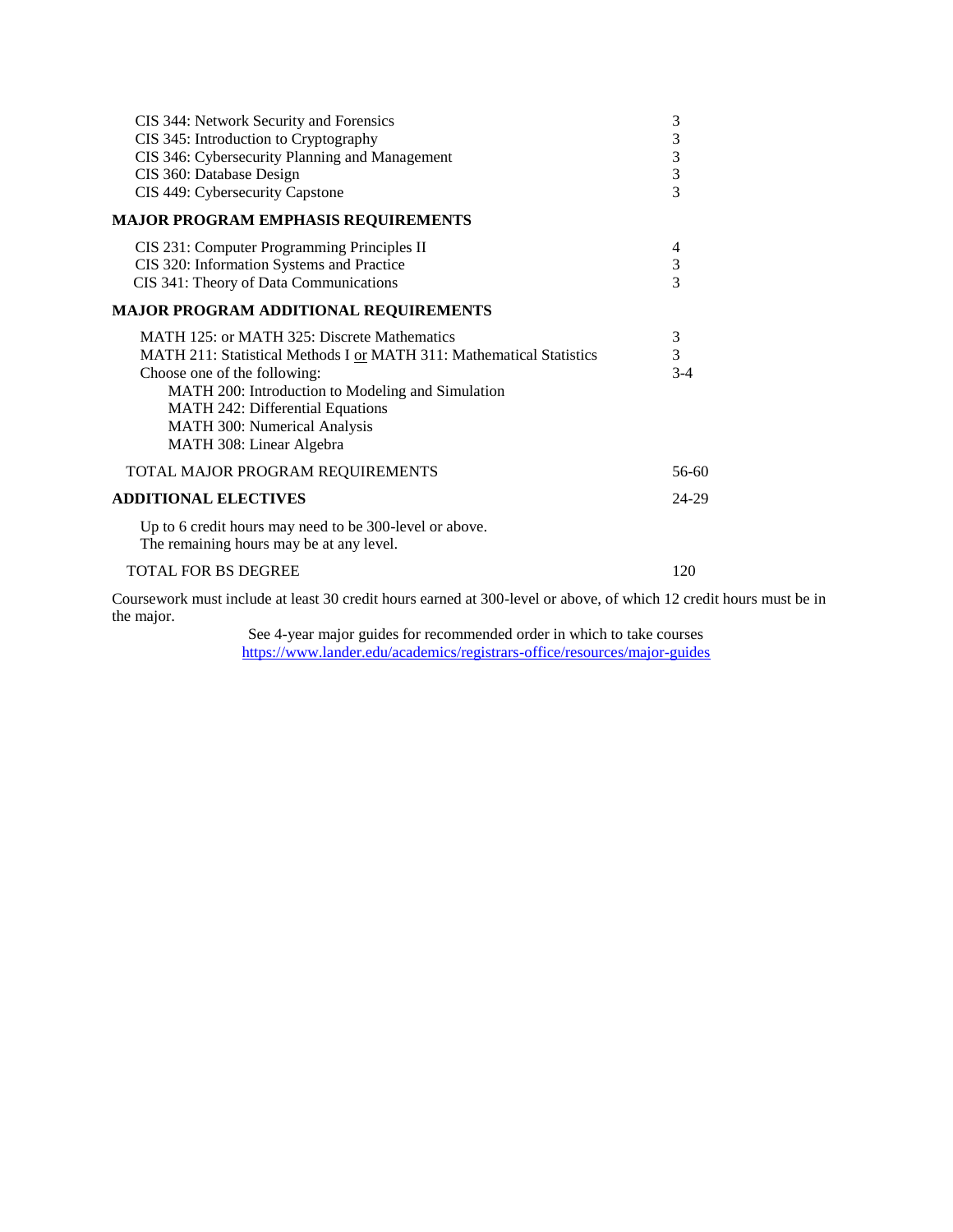### **DEGREE: BACHELOR OF SCIENCE MAJOR: DATA SCIENCE EMPHASIS: BUSINESS ANALYTICS**

|                                                                                                                                                                                                                                                                                                                           | <b>Credit Hours</b> |
|---------------------------------------------------------------------------------------------------------------------------------------------------------------------------------------------------------------------------------------------------------------------------------------------------------------------------|---------------------|
| UNIVERSITY REQUIREMENT                                                                                                                                                                                                                                                                                                    |                     |
| FALS 101: Fine Arts and Lecture Series                                                                                                                                                                                                                                                                                    | $\mathbf{0}$        |
| <b>GENERAL EDUCATION REQUIREMENTS</b><br>(For approved courses, see the General Education: www.lander.edu/gen-ed.)                                                                                                                                                                                                        |                     |
| A. Core Academic Skills<br>ENGL 101: Writing and Inquiry I<br>ENGL 102: Writing and Inquiry II<br>MATH 123: Calculus and Its Applications                                                                                                                                                                                 | 3<br>3<br>3         |
| <b>Humanities and Fine Arts</b><br>В.<br>(6 hours selected from 2 different disciplines)                                                                                                                                                                                                                                  | 6                   |
| C. Behavioral and Social Perspectives<br>(6 hours selected from 2 different disciplines)<br>ECON 101: Economics in Society<br>Behavioral and Social Perspectives                                                                                                                                                          | 3<br>3              |
| D. Scientific and Mathematical Reasoning<br>(7 hours selected from 2 different disciplines, 1 lab science required)<br><b>MATH 211</b><br><b>Laboratory Science</b>                                                                                                                                                       | 3<br>$\overline{4}$ |
| <b>Founding Documents of the United States</b><br>Е.<br>HIST 111: United States History to 1877, or<br>POLS 101: American National Government                                                                                                                                                                             | 3                   |
| <b>World Cultures</b><br>F.                                                                                                                                                                                                                                                                                               | 3                   |
| <b>LINK 101</b> : Leadership, Involvement, Networking and Knowledge<br>G.                                                                                                                                                                                                                                                 | $\mathbf{1}$        |
| LINK 101 is required of all new transfer students who have earned less than<br>24 credit hours of college-level work and all first-time freshmen.                                                                                                                                                                         |                     |
| TOTAL GENERAL EDUCATION REQUIREMENTS                                                                                                                                                                                                                                                                                      | 35                  |
| If all of the General Education requirements are met and/or waived, and the credit<br>hours do not add up to at least 30, the General Education requirements are not<br>complete. If below 30, additional General Education courses from any category<br>must be taken until the total hours add up to at least 30 hours. |                     |

### **MAJOR PROGRAM CORE REQUIREMENTS**

| CIS 120: Fundamentals of Information Systems and Information Technology | 3              |
|-------------------------------------------------------------------------|----------------|
| CIS 130: Problem Solving and Programming Methods                        | $\overline{4}$ |
| CIS 230: Computer Programming Principles I                              | $\overline{4}$ |
| CIS 234: Introduction to $C/C++$ Programming                            | 1              |
| CIS 360: Database Design                                                | 3              |
| <b>DSCI</b> 130: Introduction to Data Science                           | 3              |
| <b>DSCI</b> 230: Introduction to Data Science Programming               | $\overline{4}$ |
| <b>DSCI</b> 231: Data Visualization                                     | 3              |
| DSCI 330: Big Data Analysis                                             | 3              |
| DSCI 340: Applied Machine Learning                                      | 3              |
|                                                                         |                |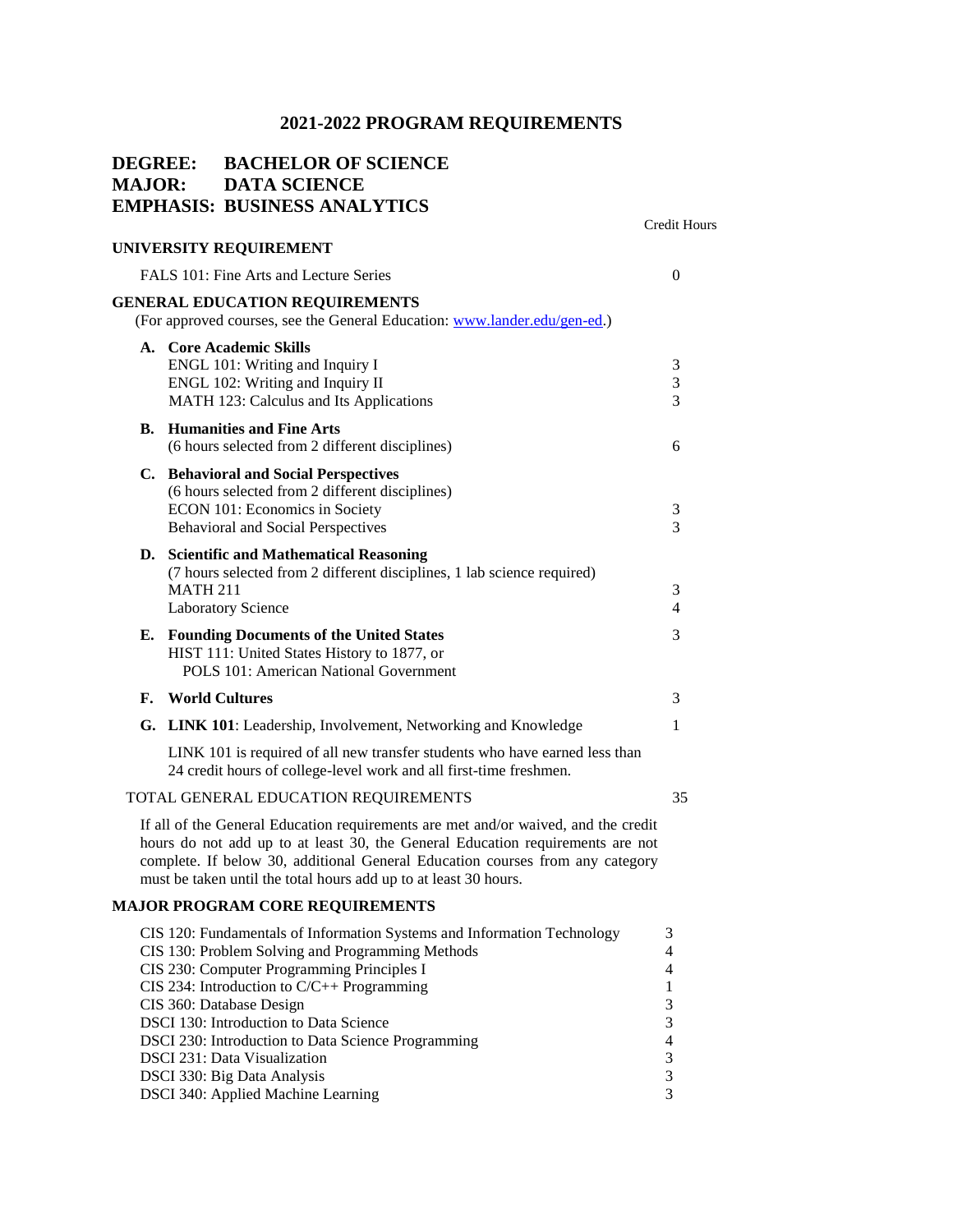| DSCI 440: Applied Deep Learning<br>DSCI 499: Data Science Capstone<br><b>MATH 125: Introduction to Discrete Mathematics</b><br>MATH 208: Applied Linear Algebra<br>MATH 213: Supervised Machine Learning<br>MATH 214: Unsupervised Machine Learning | 3<br>3<br>3<br>3<br>3<br>3     |
|-----------------------------------------------------------------------------------------------------------------------------------------------------------------------------------------------------------------------------------------------------|--------------------------------|
| <b>MAJOR PROGRAM EMPHASIS REQUIREMENTS</b>                                                                                                                                                                                                          |                                |
| <b>ACCT 201: Financial Accounting Principles</b><br><b>ENGL 275: Business Communication</b><br>BA 226: Introduction to Analytical Methods<br>BA 304: Management Information Systems<br>BA 325: Advanced Analytical Methods                          | 3<br>3<br>$\sqrt{3}$<br>3<br>3 |
| TOTAL MAJOR PROGRAM REQUIREMENTS                                                                                                                                                                                                                    | 64                             |
| <b>ADDITIONAL ELECTIVES</b>                                                                                                                                                                                                                         | 21                             |
| Up to 9 credit hours may need to be 300-level or above.<br>The remaining hours may be at any level.                                                                                                                                                 |                                |
| TOTAL FOR BS DEGREE                                                                                                                                                                                                                                 | 120                            |

Coursework must include at least 30 credit hours earned at 300-level or above, of which 12 credit hours must be in the major.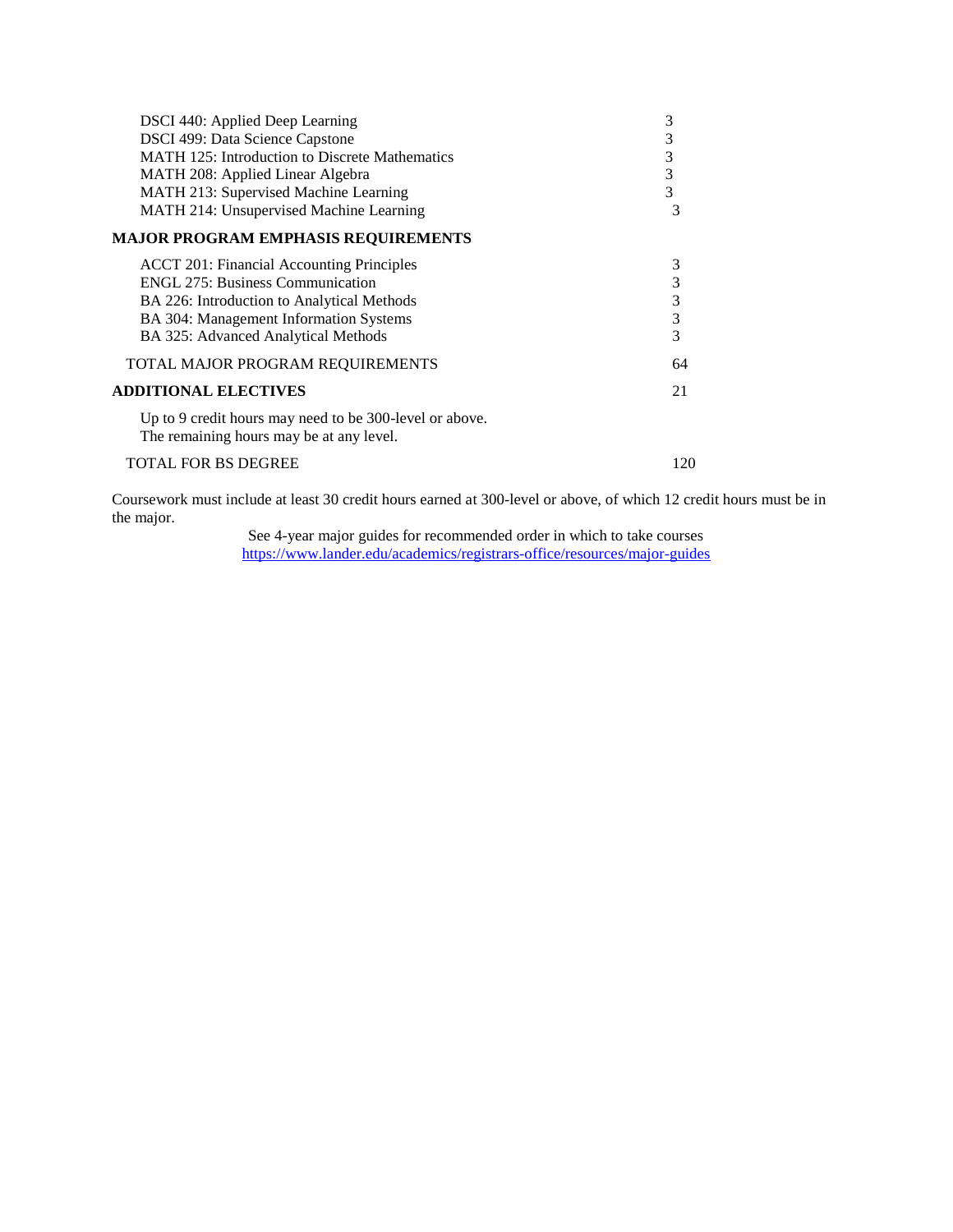| <b>DEGREE:</b><br><b>MAJOR:</b> | <b>BACHELOR OF SCIENCE</b><br><b>DATA SCIENCE</b> | Credit Hours                                                                                                                                                                                                                                                                                                                                                                                                                                                                                                                                                                                                                                                                                                                                                                                                                                                                                                                                                                                                                                                                                                                                                                                                                                                                                                                                                                                                                                                                                                                                                                                                                                                                                                                                                                                                                                                                                                                                                                                                                                                                                      |
|---------------------------------|---------------------------------------------------|---------------------------------------------------------------------------------------------------------------------------------------------------------------------------------------------------------------------------------------------------------------------------------------------------------------------------------------------------------------------------------------------------------------------------------------------------------------------------------------------------------------------------------------------------------------------------------------------------------------------------------------------------------------------------------------------------------------------------------------------------------------------------------------------------------------------------------------------------------------------------------------------------------------------------------------------------------------------------------------------------------------------------------------------------------------------------------------------------------------------------------------------------------------------------------------------------------------------------------------------------------------------------------------------------------------------------------------------------------------------------------------------------------------------------------------------------------------------------------------------------------------------------------------------------------------------------------------------------------------------------------------------------------------------------------------------------------------------------------------------------------------------------------------------------------------------------------------------------------------------------------------------------------------------------------------------------------------------------------------------------------------------------------------------------------------------------------------------------|
|                                 |                                                   |                                                                                                                                                                                                                                                                                                                                                                                                                                                                                                                                                                                                                                                                                                                                                                                                                                                                                                                                                                                                                                                                                                                                                                                                                                                                                                                                                                                                                                                                                                                                                                                                                                                                                                                                                                                                                                                                                                                                                                                                                                                                                                   |
|                                 |                                                   | $\overline{0}$                                                                                                                                                                                                                                                                                                                                                                                                                                                                                                                                                                                                                                                                                                                                                                                                                                                                                                                                                                                                                                                                                                                                                                                                                                                                                                                                                                                                                                                                                                                                                                                                                                                                                                                                                                                                                                                                                                                                                                                                                                                                                    |
|                                 |                                                   |                                                                                                                                                                                                                                                                                                                                                                                                                                                                                                                                                                                                                                                                                                                                                                                                                                                                                                                                                                                                                                                                                                                                                                                                                                                                                                                                                                                                                                                                                                                                                                                                                                                                                                                                                                                                                                                                                                                                                                                                                                                                                                   |
|                                 |                                                   | 3<br>3<br>3                                                                                                                                                                                                                                                                                                                                                                                                                                                                                                                                                                                                                                                                                                                                                                                                                                                                                                                                                                                                                                                                                                                                                                                                                                                                                                                                                                                                                                                                                                                                                                                                                                                                                                                                                                                                                                                                                                                                                                                                                                                                                       |
|                                 |                                                   | 6                                                                                                                                                                                                                                                                                                                                                                                                                                                                                                                                                                                                                                                                                                                                                                                                                                                                                                                                                                                                                                                                                                                                                                                                                                                                                                                                                                                                                                                                                                                                                                                                                                                                                                                                                                                                                                                                                                                                                                                                                                                                                                 |
|                                 |                                                   | 6                                                                                                                                                                                                                                                                                                                                                                                                                                                                                                                                                                                                                                                                                                                                                                                                                                                                                                                                                                                                                                                                                                                                                                                                                                                                                                                                                                                                                                                                                                                                                                                                                                                                                                                                                                                                                                                                                                                                                                                                                                                                                                 |
|                                 |                                                   | 3<br>4                                                                                                                                                                                                                                                                                                                                                                                                                                                                                                                                                                                                                                                                                                                                                                                                                                                                                                                                                                                                                                                                                                                                                                                                                                                                                                                                                                                                                                                                                                                                                                                                                                                                                                                                                                                                                                                                                                                                                                                                                                                                                            |
|                                 |                                                   | 3                                                                                                                                                                                                                                                                                                                                                                                                                                                                                                                                                                                                                                                                                                                                                                                                                                                                                                                                                                                                                                                                                                                                                                                                                                                                                                                                                                                                                                                                                                                                                                                                                                                                                                                                                                                                                                                                                                                                                                                                                                                                                                 |
|                                 |                                                   | 3                                                                                                                                                                                                                                                                                                                                                                                                                                                                                                                                                                                                                                                                                                                                                                                                                                                                                                                                                                                                                                                                                                                                                                                                                                                                                                                                                                                                                                                                                                                                                                                                                                                                                                                                                                                                                                                                                                                                                                                                                                                                                                 |
|                                 |                                                   | 1                                                                                                                                                                                                                                                                                                                                                                                                                                                                                                                                                                                                                                                                                                                                                                                                                                                                                                                                                                                                                                                                                                                                                                                                                                                                                                                                                                                                                                                                                                                                                                                                                                                                                                                                                                                                                                                                                                                                                                                                                                                                                                 |
|                                 |                                                   |                                                                                                                                                                                                                                                                                                                                                                                                                                                                                                                                                                                                                                                                                                                                                                                                                                                                                                                                                                                                                                                                                                                                                                                                                                                                                                                                                                                                                                                                                                                                                                                                                                                                                                                                                                                                                                                                                                                                                                                                                                                                                                   |
|                                 |                                                   | 35                                                                                                                                                                                                                                                                                                                                                                                                                                                                                                                                                                                                                                                                                                                                                                                                                                                                                                                                                                                                                                                                                                                                                                                                                                                                                                                                                                                                                                                                                                                                                                                                                                                                                                                                                                                                                                                                                                                                                                                                                                                                                                |
|                                 |                                                   |                                                                                                                                                                                                                                                                                                                                                                                                                                                                                                                                                                                                                                                                                                                                                                                                                                                                                                                                                                                                                                                                                                                                                                                                                                                                                                                                                                                                                                                                                                                                                                                                                                                                                                                                                                                                                                                                                                                                                                                                                                                                                                   |
|                                 |                                                   |                                                                                                                                                                                                                                                                                                                                                                                                                                                                                                                                                                                                                                                                                                                                                                                                                                                                                                                                                                                                                                                                                                                                                                                                                                                                                                                                                                                                                                                                                                                                                                                                                                                                                                                                                                                                                                                                                                                                                                                                                                                                                                   |
|                                 |                                                   | 3<br>$\overline{4}$<br>$\overline{4}$<br>$\mathbf{1}$<br>3<br>3<br>4<br>$\sqrt{3}$<br>3<br>3<br>3<br>3                                                                                                                                                                                                                                                                                                                                                                                                                                                                                                                                                                                                                                                                                                                                                                                                                                                                                                                                                                                                                                                                                                                                                                                                                                                                                                                                                                                                                                                                                                                                                                                                                                                                                                                                                                                                                                                                                                                                                                                            |
|                                 |                                                   | <b>EMPHASIS: COMPUTER INFORMATION SYSTEMS</b><br>UNIVERSITY REQUIREMENT<br>FALS 101: Fine Arts and Lecture Series<br><b>GENERAL EDUCATION REQUIREMENTS</b><br>(For approved courses, see the General Education: www.lander.edu/gen-ed.)<br>A. Core Academic Skills<br>ENGL 101: Writing and Inquiry I<br>ENGL 102: Writing and Inquiry II<br>MATH 123: Calculus and Its Applications<br><b>B.</b> Humanities and Fine Arts<br>(6 hours selected from 2 different disciplines)<br>C. Behavioral and Social Perspectives<br>(6 hours selected from 2 different disciplines)<br>D. Scientific and Mathematical Reasoning<br>(7 hours selected from 2 different disciplines, 1 lab science required)<br><b>MATH 211</b><br><b>Laboratory Science</b><br>E. Founding Documents of the United States<br>HIST 111: United States History to 1877, or<br>POLS 101: American National Government<br><b>World Cultures</b><br>A. LINK 101: Leadership, Involvement, Networking and Knowledge<br>LINK 101 is required of all new transfer students who have earned less than<br>24 credit hours of college-level work and all first-time freshmen.<br>TOTAL GENERAL EDUCATION REQUIREMENTS<br>If all of the General Education requirements are met and/or waived, and the credit<br>hours do not add up to at least 30, the General Education requirements are not<br>complete. If below 30, additional General Education courses from any category<br>must be taken until the total hours add up to at least 30 hours.<br><b>MAJOR PROGRAM CORE REQUIREMENTS</b><br>CIS 120: Fundamentals of Information Systems and Information Technology<br>CIS 130: Problem Solving and Programming Methods<br>CIS 230: Computer Programming Principles I<br>CIS 234: Introduction to $C/C++$ Programming<br>CIS 360: Database Design<br>DSCI 130: Introduction to Data Science<br>DSCI 230: Introduction to Data Science Programming<br><b>DSCI 231: Data Visualization</b><br>DSCI 330: Big Data Analysis<br>DSCI 340: Applied Machine Learning<br>DSCI 440: Applied Deep Learning<br>DSCI 499: Data Science Capstone |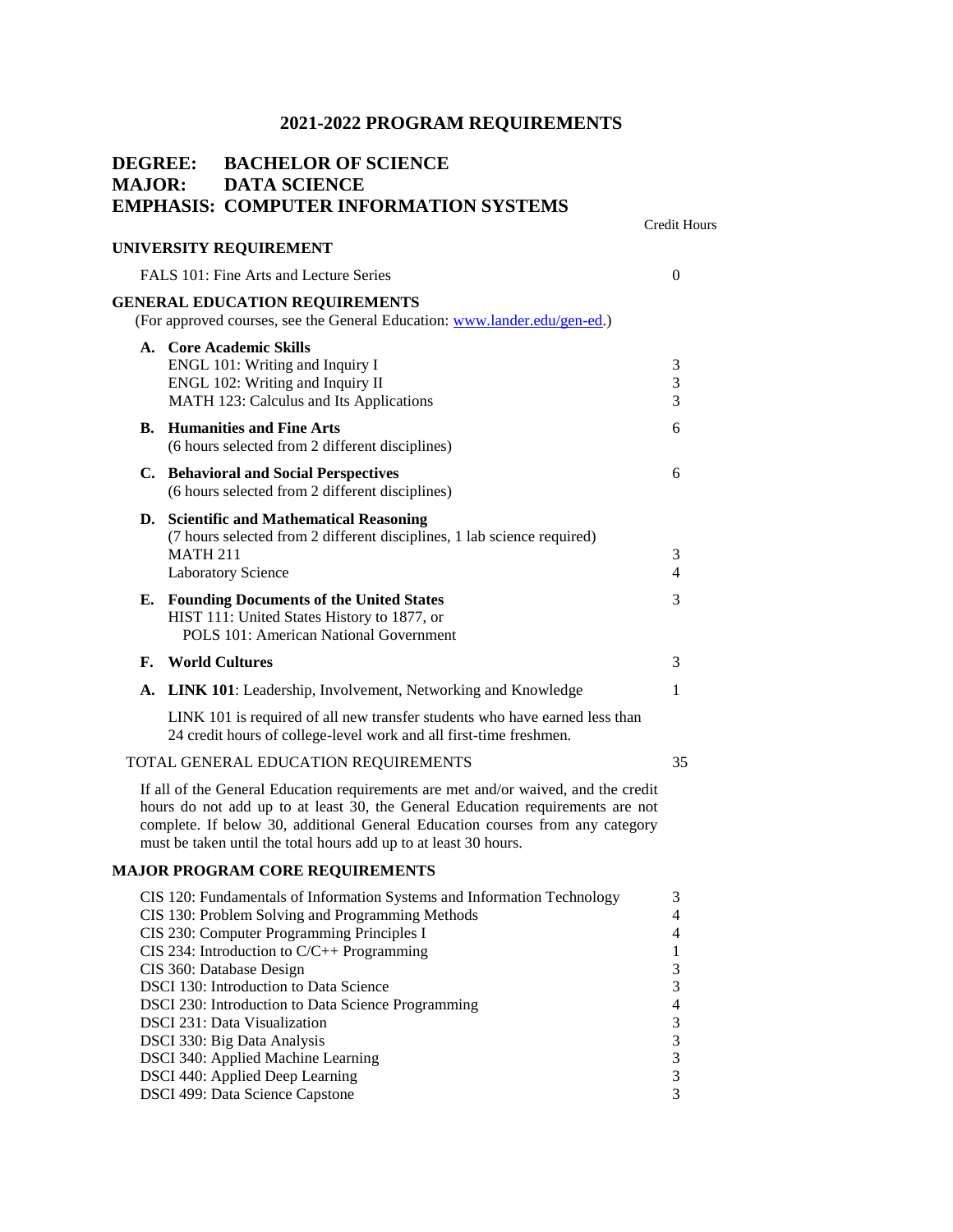| 3<br>MATH 208: Applied Linear Algebra<br>3<br>MATH 213: Supervised Machine Learning<br>$\overline{3}$<br>MATH 214: Unsupervised Machine Learning                                                                                                                                                                                                    |     |
|-----------------------------------------------------------------------------------------------------------------------------------------------------------------------------------------------------------------------------------------------------------------------------------------------------------------------------------------------------|-----|
| <b>MAJOR PROGRAM EMPHASIS REQUIREMENTS</b>                                                                                                                                                                                                                                                                                                          |     |
| Choose 15 credit hours from the following:<br>CIS 140: Networking Lab<br>CIS 231: Computer Programming Principles<br>CIS 240: Introduction to Data Communication<br>CIS 250: Introduction to E-Commerce<br>CIS 320: Information Systems and Practice<br>CIS 321: Analysis and Design<br>CIS 498: Design and Implementation in Emerging Environments | 15  |
| TOTAL MAJOR PROGRAM REQUIREMENTS                                                                                                                                                                                                                                                                                                                    | 64  |
| <b>ADDITIONAL ELECTIVES</b><br>21                                                                                                                                                                                                                                                                                                                   |     |
| Up to 15 credit hours may need to be 300-level or above.<br>The remaining hours may be at any level.                                                                                                                                                                                                                                                |     |
| TOTAL FOR BS DEGREE                                                                                                                                                                                                                                                                                                                                 | 120 |

Coursework must include at least 30 credit hours earned at 300-level or above, of which 12 credit hours must be in the major.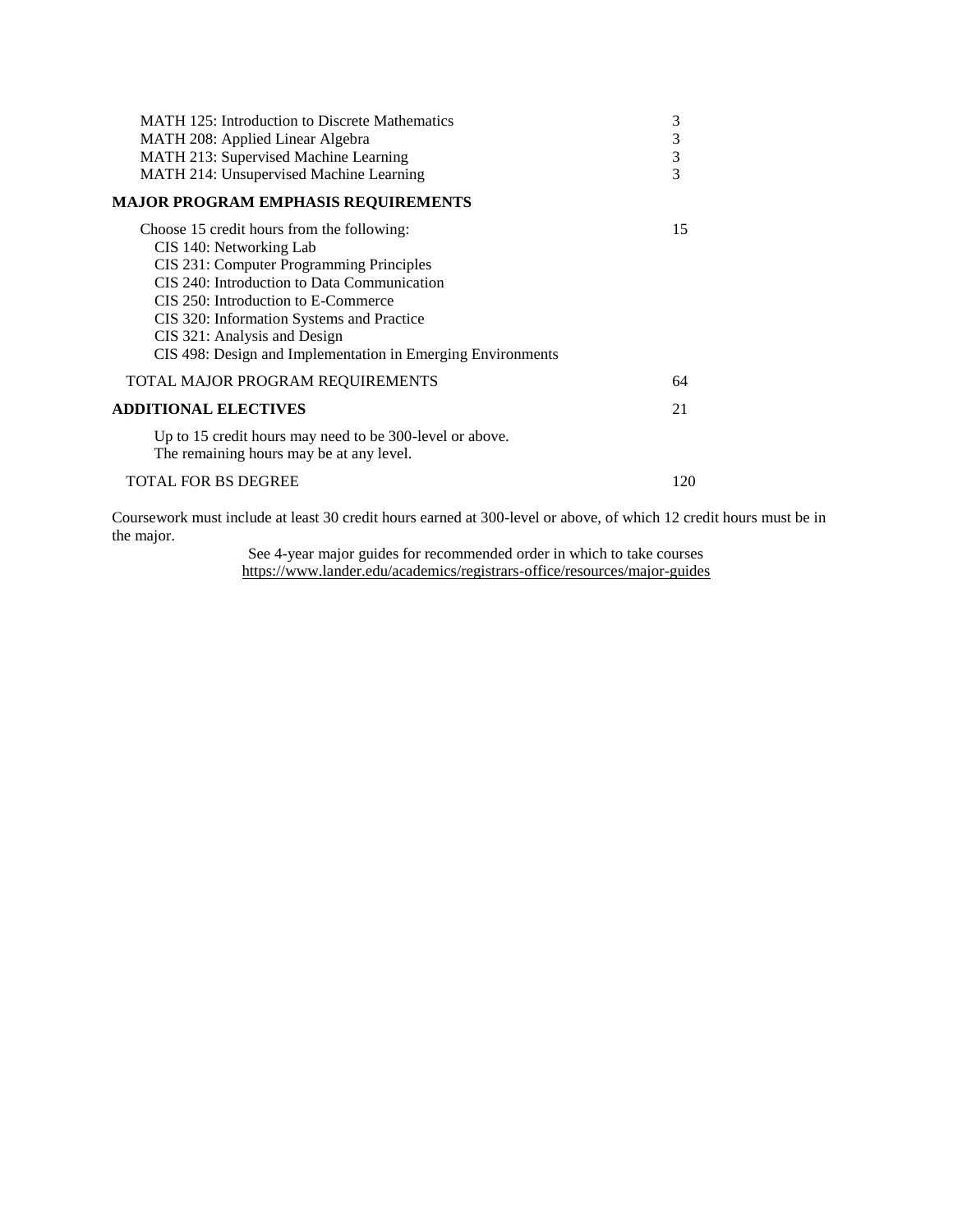## **DEGREE: BACHELOR OF SCIENCE MAJOR: DATA SCIENCE EMPHASIS: MATHEMATICS**

|    |                                                                                                                                                                                                                                                                                                                           | <b>Credit Hours</b>          |
|----|---------------------------------------------------------------------------------------------------------------------------------------------------------------------------------------------------------------------------------------------------------------------------------------------------------------------------|------------------------------|
|    | UNIVERSITY REQUIREMENT                                                                                                                                                                                                                                                                                                    |                              |
|    | FALS 101: Fine Arts and Lecture Series                                                                                                                                                                                                                                                                                    | $\theta$                     |
|    | <b>GENERAL EDUCATION REQUIREMENTS</b><br>(For approved courses, see the General Education: www.lander.edu/gen-ed.)                                                                                                                                                                                                        |                              |
|    | A. Core Academic Skills<br>ENGL 101: Writing and Inquiry I<br>ENGL 102: Writing and Inquiry II<br><b>MATH 141: Calculus I</b>                                                                                                                                                                                             | 3<br>3<br>4                  |
|    | <b>B.</b> Humanities and Fine Arts<br>(6 hours selected from 2 different disciplines)                                                                                                                                                                                                                                     | 6                            |
|    | C. Behavioral and Social Perspectives<br>(6 hours selected from 2 different disciplines)                                                                                                                                                                                                                                  | 6                            |
|    | D. Scientific and Mathematical Reasoning<br>(7 hours selected from 2 different disciplines, 1 lab science required)<br><b>MATH 211</b><br><b>Laboratory Science</b>                                                                                                                                                       | 3<br>$\overline{\mathbf{4}}$ |
|    | E. Founding Documents of the United States<br>HIST 111: United States History to 1877, or<br>POLS 101: American National Government                                                                                                                                                                                       | 3                            |
| F. | <b>World Cultures</b>                                                                                                                                                                                                                                                                                                     | 3                            |
|    | G. LINK 101: Leadership, Involvement, Networking and Knowledge                                                                                                                                                                                                                                                            | $\mathbf{1}$                 |
|    | LINK 101 is required of all new transfer students who have earned less than<br>24 credit hours of college-level work and all first-time freshmen.                                                                                                                                                                         |                              |
|    | TOTAL GENERAL EDUCATION REQUIREMENTS                                                                                                                                                                                                                                                                                      | 36                           |
|    | If all of the General Education requirements are met and/or waived, and the credit<br>hours do not add up to at least 30, the General Education requirements are not<br>complete. If below 30, additional General Education courses from any category<br>must be taken until the total hours add up to at least 30 hours. |                              |

### **MAJOR PROGRAM CORE REQUIREMENTS**

| CIS 120: Fundamentals of Information Systems and Information Technology | 3              |
|-------------------------------------------------------------------------|----------------|
| CIS 130: Problem Solving and Programming Methods                        | $\overline{4}$ |
| CIS 230: Computer Programming Principles I                              | $\overline{4}$ |
| CIS 234: Introduction to $C/C++$ Programming                            |                |
| CIS 360: Database Design                                                | 3              |
| <b>DSCI</b> 130: Introduction to Data Science                           | 3              |
| DSCI 230: Introduction to Data Science Programming                      | $\overline{4}$ |
| DSCI 231: Data Visualization                                            | 3              |
| DSCI 330: Big Data Analysis                                             | 3              |
| DSCI 340: Applied Machine Learning                                      | 3              |
| DSCI 440: Applied Deep Learning                                         | 3              |
| DSCI 499: Data Science Capstone                                         | 3              |
|                                                                         |                |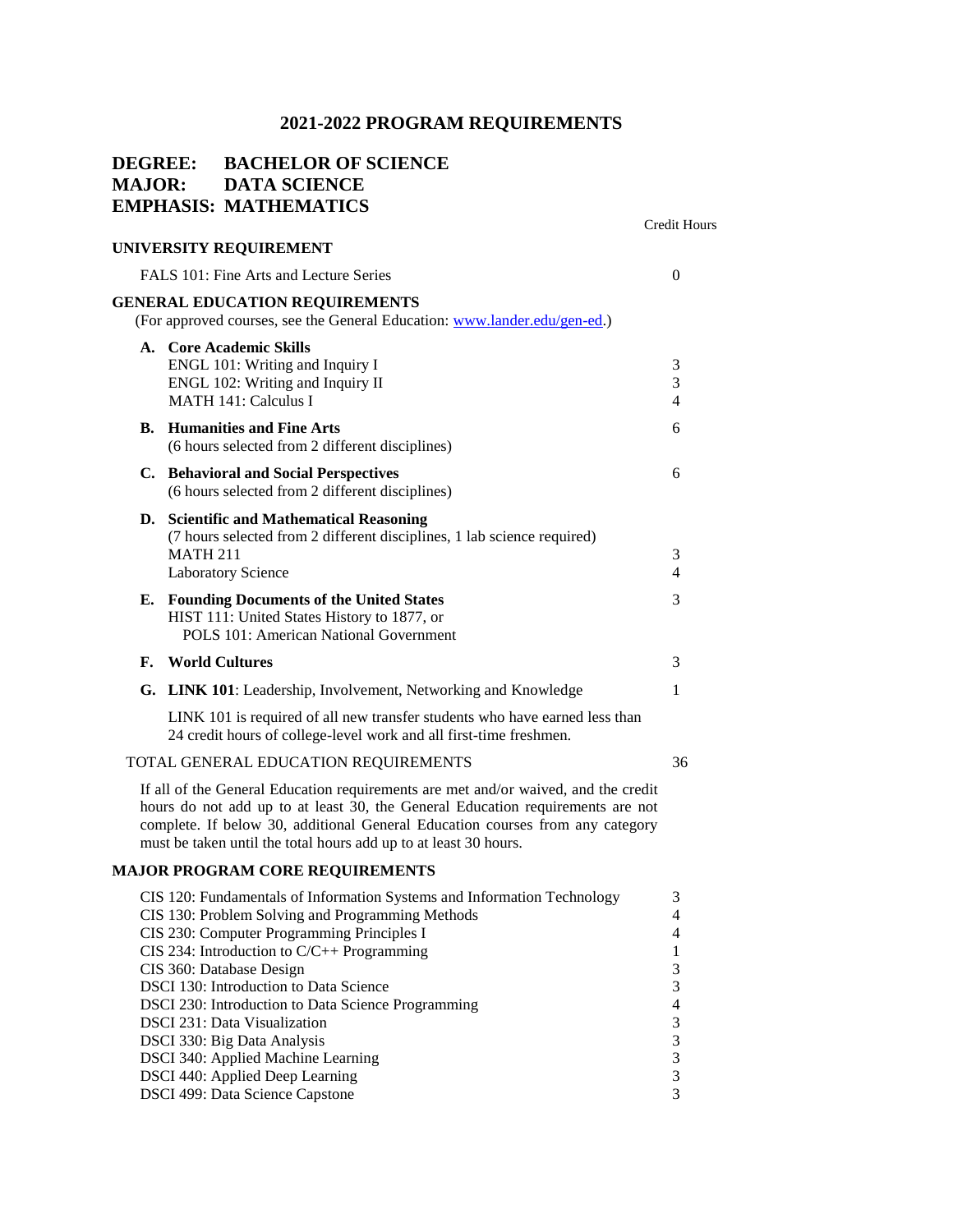| <b>MATH</b> 125: Introduction to Discrete Mathematics<br>MATH 208: Applied Linear Algebra<br>MATH 213: Supervised Machine Learning<br>MATH 214: Unsupervised Machine Learning | 3<br>3<br>3 |
|-------------------------------------------------------------------------------------------------------------------------------------------------------------------------------|-------------|
| MAJOR PROGRAM EMPHASIS REOUIREMENTS                                                                                                                                           |             |
| MATH 142: Single Variable Calculus II<br><b>MATH 241: Multivariable Calculus</b><br><b>MATH 242: Differential Equations</b><br>MATH 300, MATH 431, or MATH 432                | 4<br>3      |
| TOTAL MAJOR PROGRAM REQUIREMENTS                                                                                                                                              | 64          |
| <b>ADDITIONAL ELECTIVES</b>                                                                                                                                                   | 20          |
| Up to 12 credit hours may need to be 300-level or above.<br>The remaining hours may be at any level.                                                                          |             |

TOTAL FOR BS DEGREE 120

Coursework must include at least 30 credit hours earned at 300-level or above, of which 12 credit hours must be in the major.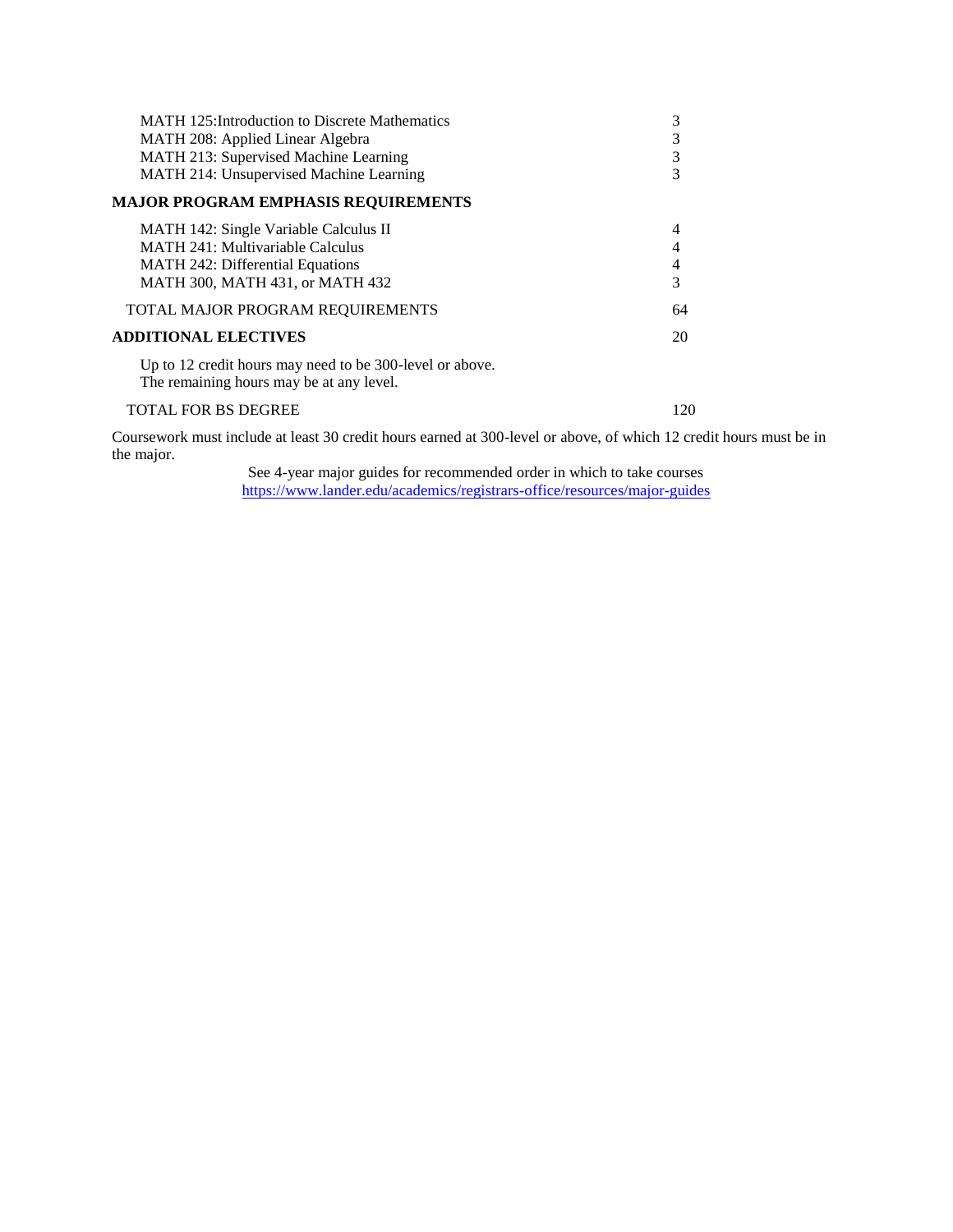### **DEGREE: BACHELOR OF SCIENCE MAJOR: MATHEMATICS**

|    |                                                                                                                                                                                                                                                                                                                           | Credit Hours          |
|----|---------------------------------------------------------------------------------------------------------------------------------------------------------------------------------------------------------------------------------------------------------------------------------------------------------------------------|-----------------------|
|    | UNIVERSITY REQUIREMENT                                                                                                                                                                                                                                                                                                    |                       |
|    | FALS 101: Fine Arts and Lecture Series                                                                                                                                                                                                                                                                                    | $\overline{0}$        |
|    | <b>GENERAL EDUCATION REQUIREMENTS</b><br>(For approved courses, see the General Education: www.lander.edu/gen-ed.)                                                                                                                                                                                                        |                       |
|    | A. Core Academic Skills (9 hours)<br>ENGL 101: Writing and Inquiry I<br>ENGL 102: Writing and Inquiry II<br><b>MATH 141: Calculus I</b>                                                                                                                                                                                   | 3<br>3<br>4           |
| В. | <b>Humanities and Fine Arts</b><br>(6 hours selected from 2 different disciplines)                                                                                                                                                                                                                                        | 6                     |
|    | C. Behavioral and Social Perspectives<br>(6 hours selected from 2 different disciplines)                                                                                                                                                                                                                                  | 6                     |
|    | D. Scientific and Mathematical Reasoning<br>(7 hours selected from 2 different disciplines, 1 lab science required)<br><b>MATH 142: Calculus II</b><br>PHYS 211: General Physics                                                                                                                                          | 4<br>4                |
| Е. | <b>Founding Documents of the United States</b><br>HIST 111: United States History to 1877 or<br>POLS 101: American National Government                                                                                                                                                                                    | 3                     |
| F. | <b>World Cultures</b>                                                                                                                                                                                                                                                                                                     | 3                     |
|    | G. LINK 101: Leadership, Involvement, Networking and Knowledge                                                                                                                                                                                                                                                            | 1                     |
|    | LINK 101 is required of all new transfer students who have earned less than<br>24 credit hours of college-level work and all first-time freshmen.                                                                                                                                                                         |                       |
|    | TOTAL GENERAL EDUCATION REQUIREMENTS                                                                                                                                                                                                                                                                                      | 37                    |
|    | If all of the General Education requirements are met and/or waived, and the credit<br>hours do not add up to at least 30, the General Education requirements are not<br>complete. If below 30, additional General Education courses from any category<br>must be taken until the total hours add up to at least 30 hours. |                       |
|    | <b>MAJOR PROGRAM CORE REQUIREMENTS</b>                                                                                                                                                                                                                                                                                    |                       |
|    | <b>MATH 241: Calculus III</b><br>MATH 242: Differential Equations<br>MATH 308: Linear Algebra<br>MATH 311: Mathematical Statistics<br>MATH 499: Capstone                                                                                                                                                                  | 4<br>4<br>3<br>3<br>1 |
|    | <b>MAJOR PROGRAM ADDITIONAL REQUIREMENTS</b>                                                                                                                                                                                                                                                                              |                       |
|    | CIS 130: Problem Solving and Programming Methods<br>MATH 134: Introduction to Mathematical Proof<br>MATH 421: Abstract Algebra I<br>MATH 431: Analysis I<br>MATH 422: Abstract Algebra II or MATH 432: Complex Analysis                                                                                                   | 4<br>3<br>3<br>3<br>3 |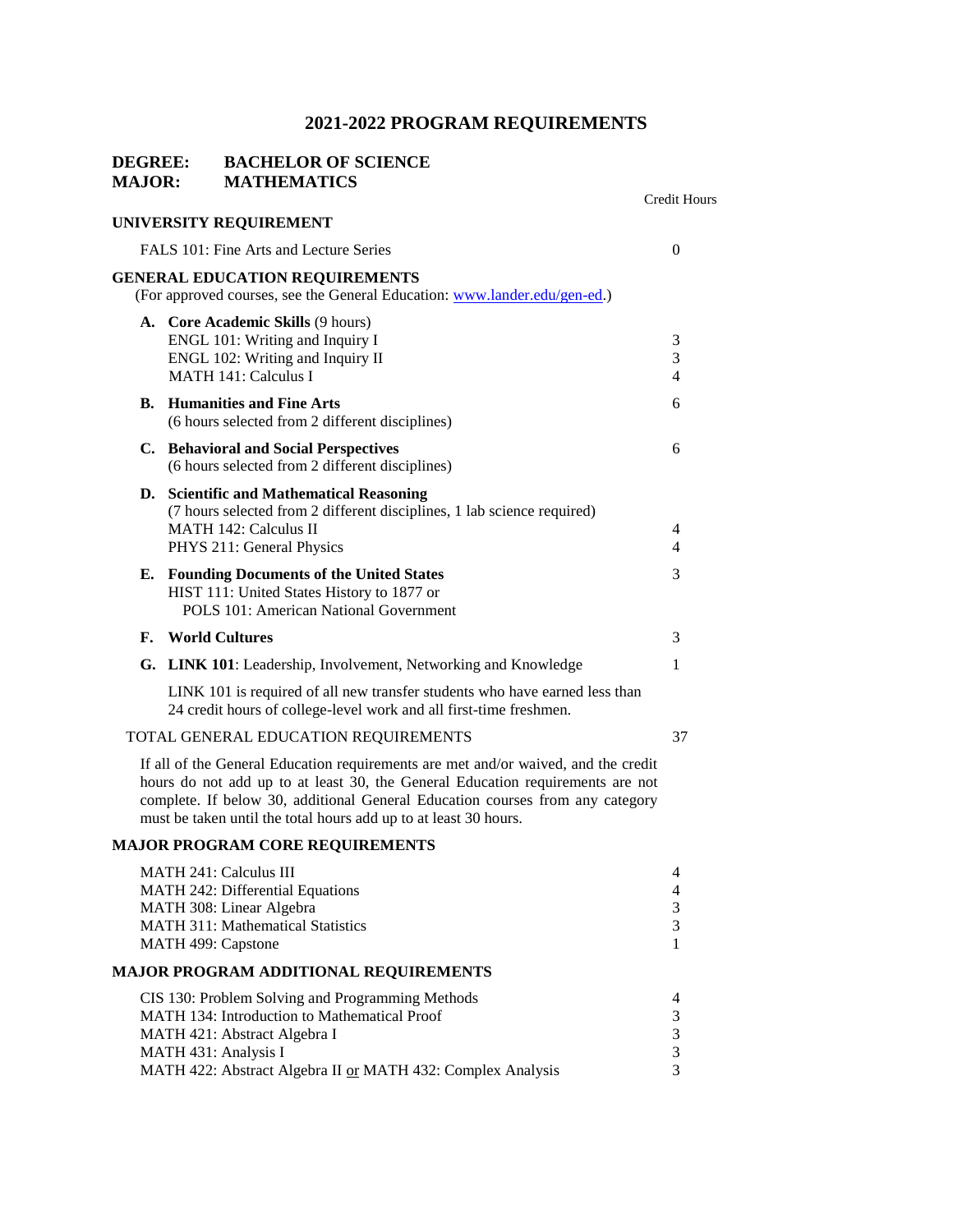### **MAJOR PROGRAM ELECTIVES**

| 300-level or above Mathematics content courses except MATH 450 or MATH 451.                         | 9         |
|-----------------------------------------------------------------------------------------------------|-----------|
| A 300-level or above Mathematics content course (except MATH 450 or MATH 451)                       |           |
| or one of the following                                                                             | $3-4$     |
| <b>MATH 212: Statistical Methods II</b>                                                             |           |
| CIS 230: Computer Programming Principles I                                                          |           |
| PHYS 212: General Physics                                                                           |           |
| TOTAL MAJOR PROGRAM REQUIREMENTS                                                                    | 43-44     |
| ADDITIONAL ELECTIVES                                                                                | $41 - 42$ |
| Up to 5 credit hours may need to be 300-level or above.<br>The remaining hours may be at any level. |           |
| <b>TOTAL FOR BS DEGREE</b>                                                                          | 120       |

Coursework must include at least 30 credit hours earned at 300-level or above, of which 12 credit hours must be in the major.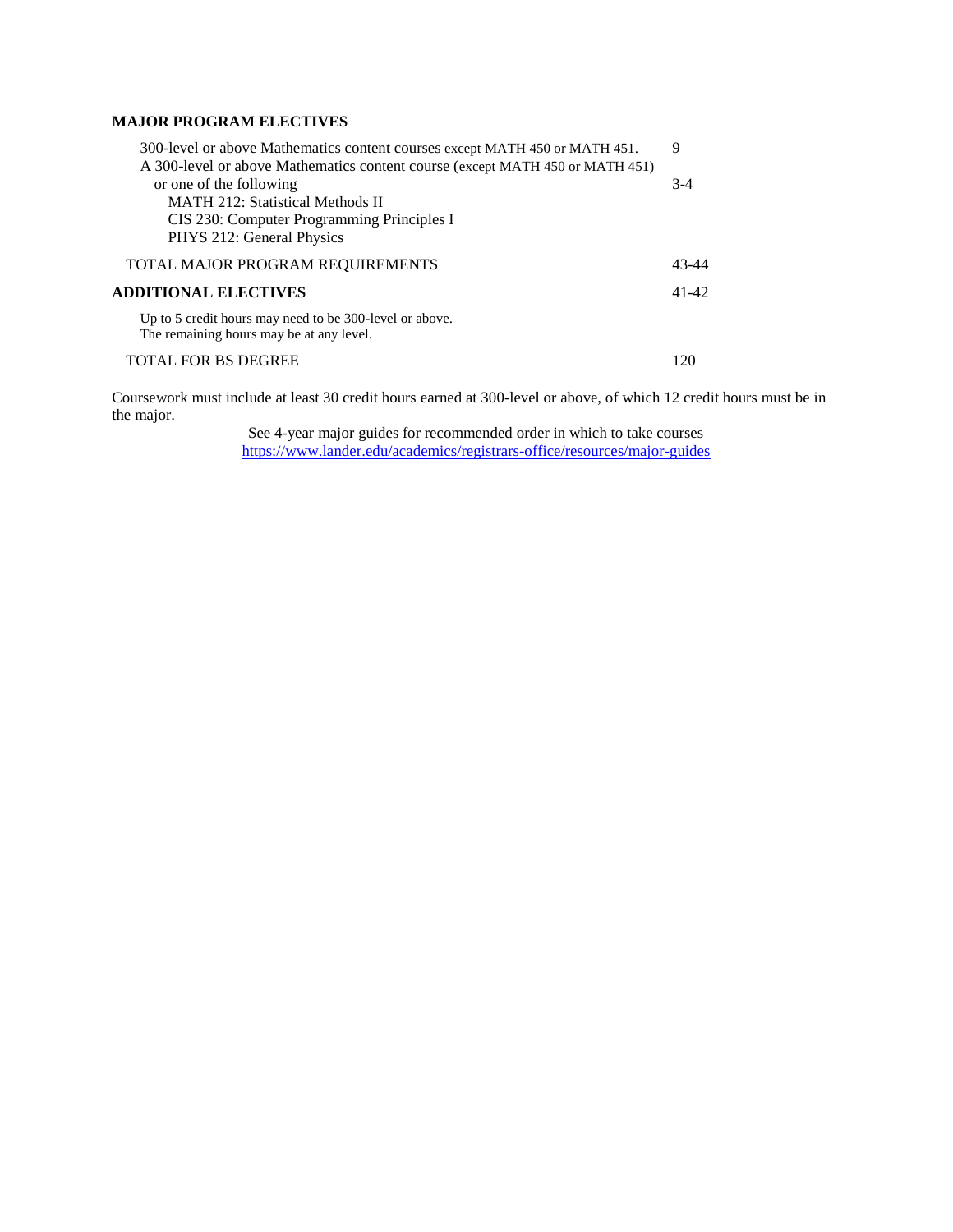### **DEGREE: BACHELOR OF SCIENCE MAJOR: MATHEMATICS PROGRAM: DUAL ENGINEERING** Credit Hours **UNIVERSITY REQUIREMENT**  FALS 101: Fine Arts and Lecture Series 0 **GENERAL EDUCATION REQUIREMENTS** (For approved courses, see the General Education: [www.lander.edu/gen-ed.\)](http://www.lander.edu/gen-ed) **A. Core Academic Skills** (9 hours) ENGL 101: Writing and Inquiry I 3 ENGL 102: Writing and Inquiry II 3 MATH 141: Calculus I 4 **B. Humanities and Fine Arts** (6 hours selected from 2 different disciplines) HUMA 285, PHIL 101, PHIL 103, MUSI 101, or THTR 201 3 ENGL 201, ENGL 202, ENGL 204, ENGL 205, ENGL 214, ENGL 221, or ENGL 241  $\overline{3}$ **C. Behavioral and Social Perspectives** (6 hours selected from 2 different disciplines) HIST 101, HIST 102, or POLS 103 3 PSYC 101, SOCI 101, or POLS 103 3 **D. Scientific and Mathematical Reasoning** (7 hours selected from 2 different disciplines, 1 lab science required) MATH 142: Calculus II 4 PHYS 211: General Physics I 4 **E. Founding Documents of the United States** 3 HIST 111: United States History to 1877, or POLS 101: American National Government **F. World Cultures**  ES 314: Cultural Perspectives of Global Climate Change 3 **G.** LINK 101: Leadership, Involvement, Networking and Knowledge 1 LINK 101 is required of all new transfer students who have earned less than 24 credit hours of college-level work and all first-time freshmen. TOTAL GENERAL EDUCATION REQUIREMENTS 37 If all of the General Education requirements are met and/or waived, and the credit hours do not add up to at least 30, the General Education requirements are not complete. If below 30, additional General Education courses from any category must be taken until the total hours add up to at least 30 hours. **MAJOR PROGRAM CORE REQUIREMENTS** MATH 241: Calculus III 4 MATH 242: Differential Equations 4

| MATH 242: Differential Equations             |  |
|----------------------------------------------|--|
| MATH 308: Linear Algebra                     |  |
| <b>MATH 311: Mathematical Statistics</b>     |  |
| <b>MATH 499: Capstone Course Mathematics</b> |  |
|                                              |  |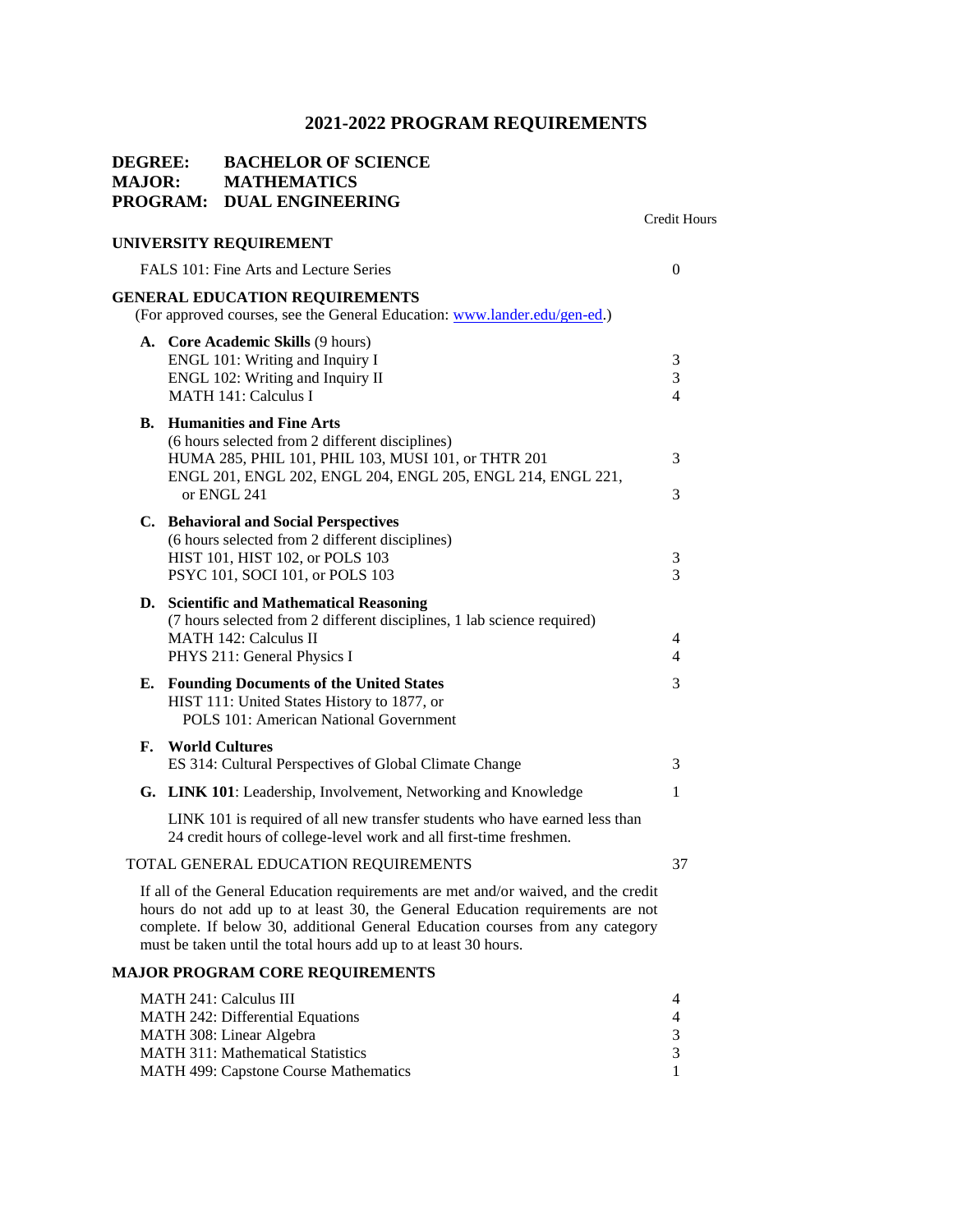### **MAJOR PROGRAM ADDITIONAL REQUIREMENTS**

| CIS 130: Problem Solving and Programming Methods                                                                    | 4       |
|---------------------------------------------------------------------------------------------------------------------|---------|
| CIS 202: Computer Applications for Engineers                                                                        | 3       |
| <b>MATH 134: Introduction to Mathematical Proof</b>                                                                 | 3       |
| MATH 421: Abstract Algebra I or                                                                                     | 3       |
| MATH 431: Analysis I                                                                                                |         |
| PHYS 212: General Physics II                                                                                        | 4       |
| CHEM 111: General Chemistry I                                                                                       | 4       |
| CHEM 112: General Chemistry II or                                                                                   | $0 - 4$ |
| GEOL 111: Physical Geology                                                                                          |         |
| If required for engineering field                                                                                   |         |
| Industrial, Mechanical, and Computer Engineering require only CHEM 111.                                             |         |
| Civil Engineering requires GEOL 111.                                                                                |         |
| All other engineering programs require CHEM 111 and CHEM 112.                                                       |         |
| <b>MAJOR PROGRAM ELECTIVES</b>                                                                                      | 9       |
| MATH 212: Statistical Methods II or                                                                                 |         |
| 300-level or above math content courses                                                                             |         |
| Students in Mechanical Engineering strongly encouraged to take                                                      |         |
| <b>MATH 300: Numerical Analysis.</b>                                                                                |         |
| Students in Electrical Engineering strongly encouraged to take                                                      |         |
| MATH 431: Analysis I or MATH 432: Complex Analysis                                                                  |         |
| TOTAL MAJOR PROGRAM REQUIREMENTS                                                                                    | 45-49   |
| <b>ADDITIONAL ELECTIVES</b>                                                                                         | 34-38   |
| Students in this program must complete Clemson University requirement for a BS in                                   |         |
| Engineering. Credits transferred from Clemson complete the required hours for<br>graduation from Lander University. |         |

#### TOTAL FOR BS DEGREE 120

*SPCH 101 is strongly encouraged for students in Ceramic and Materials, Electrical, and Industrial engineering programs.*

*CIS 230 is recommended for Electrical Engineering.*

*CIS 231 is recommended for Computer Engineering.*

Coursework must include at least 30 credit hours earned in 300-level or above, of which 12 credit hours must be in the major.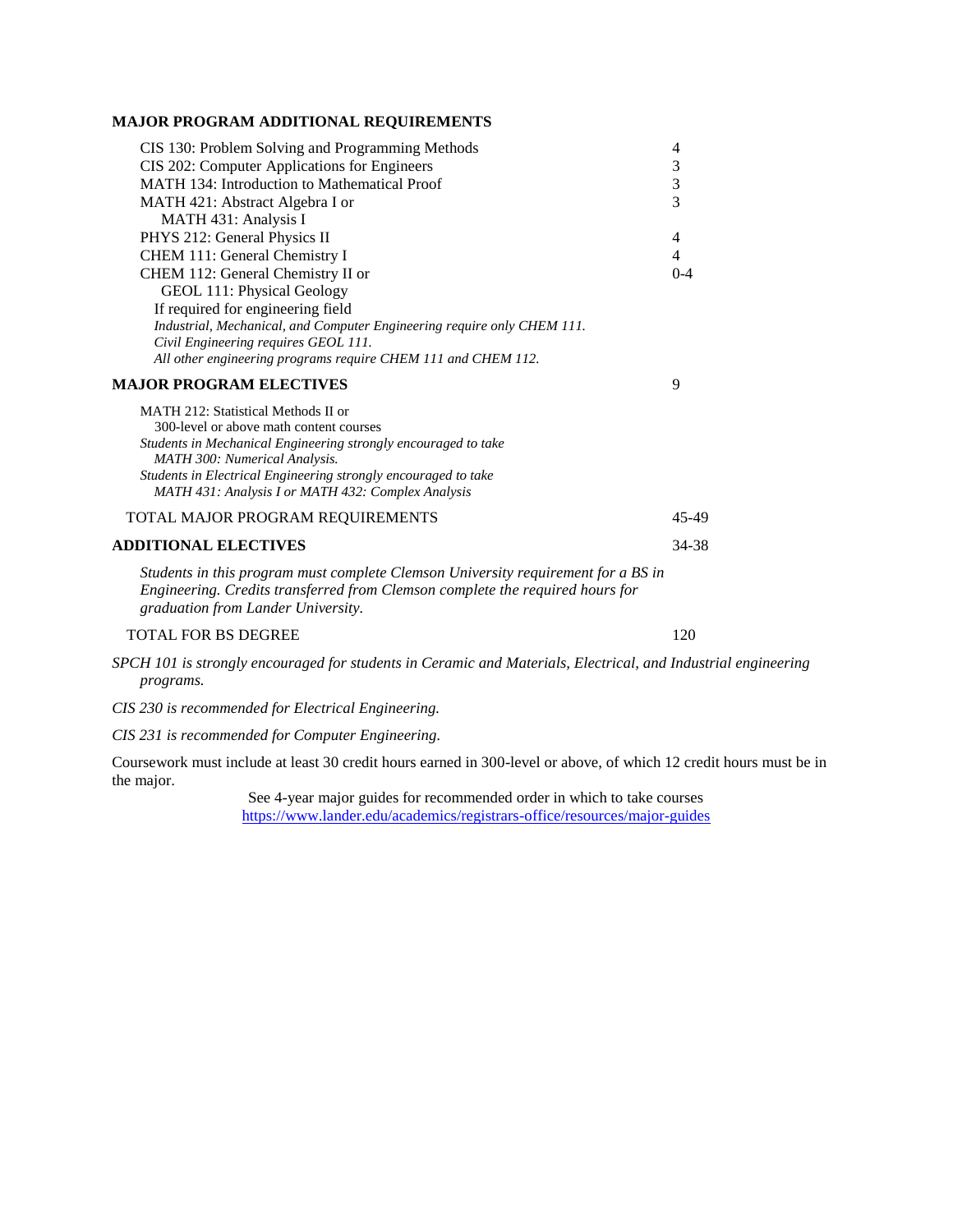# **DEGREE: BACHELOR OF SCIENCE MAJOR: MATHEMATICS CERTIFICATION: SECONDARY TEACHER** Credit Hours **UNIVERSITY REQUIREMENT**  FALS 101: Fine Arts and Lecture Series 0 **GENERAL EDUCATION REQUIREMENTS** (For approved courses, see the General Education: [www.lander.edu/gen-ed.\)](http://www.lander.edu/gen-ed) **A. Core Academic Skills** (9 hours) ENGL 101: Writing and Inquiry I 3 ENGL 102: Writing and Inquiry II 3 MATH 141: Calculus I 4 **B. Humanities and Fine Arts** (6 hours selected from 2 different disciplines) 6 **C. Behavioral and Social Perspectives** (6 hours selected from 2 different disciplines) PSYC 101: General Psychology 3 Behavioral and Social Perspectives elective 3 **D. Scientific and Mathematical Reasoning** (7 hours selected from 2 different disciplines, 1 lab science required) MATH 142: Calculus II 4 PHYS 211: General Physics 4 **E. Founding Documents of the United States** 3 HIST 111: United States History to 1877 or POLS 101: American National Government **F. World Cultures** 3 **G.** LINK 101: Leadership, Involvement, Networking and Knowledge 1 LINK 101 is required of all new transfer students who have earned less than 24 credit hours of college-level work and all first-time freshmen TOTAL GENERAL EDUCATION REQUIREMENTS 37 If all of the General Education requirements are met and/or waived, and the credit hours do not add up to at least 30, the General Education requirements are not complete. If below 30, additional General Education courses from any category must be taken until the total hours add up to at least 30 hours.

#### **MAJOR PROGRAM CORE REQUIREMENTS**

| <b>MATH 241: Calculus III</b>                    | 4 |
|--------------------------------------------------|---|
| MATH 242: Differential Equations                 | 4 |
| MATH 308: Linear Algebra                         | 3 |
| <b>MATH 311: Mathematical Statistics</b>         | 3 |
| MATH 499: Capstone                               |   |
| MAJOR PROGRAM ADDITIONAL REQUIREMENTS            |   |
| CIS 130: Problem Solving and Programming Methods | 4 |
| MATH 134: Introduction to Mathematical Proof     | 3 |
| <b>MATH 325: Discrete Mathematics</b>            |   |